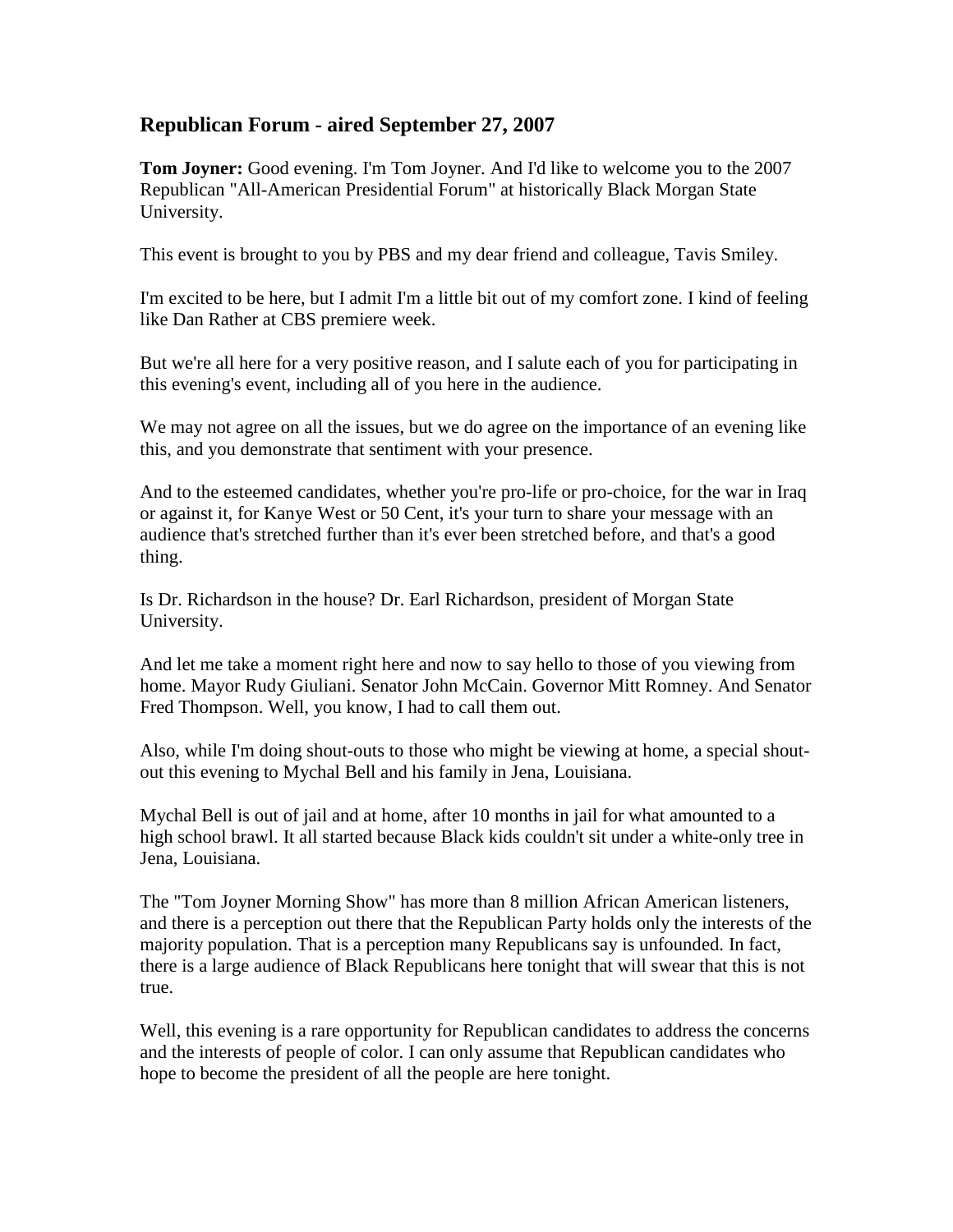Fifty years ago, in Little Rock, Arkansas, the glare of hatred and racism shone on what became "the Little Rock 9." Fifty years later, that ugly light shines just as bright in Jena, Louisiana. We've got a lot of work to do and it's going to take a special kind of unity, tolerance and understanding to get it done.

But nothing will be accomplished until we open our eyes to what still divides us in the first place. Pretending that racism does not exist only assures us that we'll be revisiting the same issues another 50 years from now, another five months from now, maybe another five minutes from now.

This evening is a step in the right direction, and I'm proud to be a part of it.

So let's loosen up, everybody. You don't have to wave your arms in the air, but at least unfold them.

And since I called out the candidates who chose not to join us here tonight, let's give it up for those who are here.

And now, please welcome, my friend and moderator of the "All- American Presidential Forum," Tavis Smiley.

**Tavis Smiley:** To my dear and abiding friend Tom Joyner, first of all, thank you.

Let me commence tonight by thanking Morgan State University and Dr. Richardson for hosting us and my network home, PBS, for broadcasting this "All-American Presidential Forum."

We live now in the most multi-cultural, multi-racial and multi- ethnic America ever.

Public broadcasting, then, I think, at its best, celebrates that reality.

It is our hope tonight that, as you watch this "All-American Presidential Forum on PBS," or listen on Public Radio International, you'll come to appreciate that, as Americans, we all want the same thing: to live in a nation as good as its promise.

And so we're here tonight because of "The Covenant with Black America," a book that details the most pressing issues of concern to black America, and what everyday black people can do to create change.

Princeton professor, Dr. Cornell West, offers us, in that book, "The Covenant," a powerful formulation on leadership. Says Dr. West, "You can't lead the people if you don't love the people. And you can't save the people, if you don't serve the people."

And so tonight we ask of these Republican candidates: What's the depth of your love for everyday people and what will be the quality of your service to them?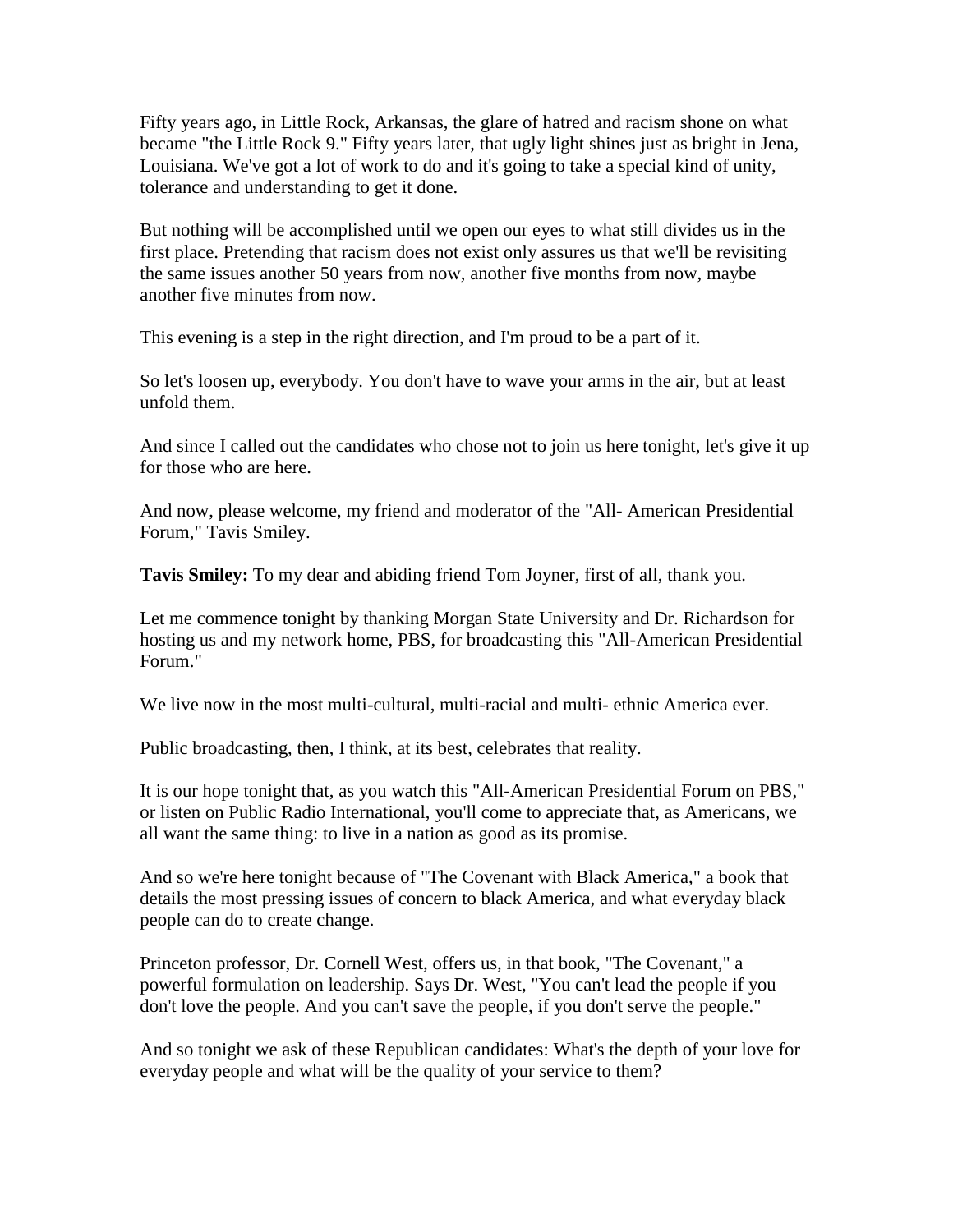And speaking of love and service, earlier this week, I was in Little Rock, Arkansas, to celebrate the 50th anniversary of the integration of Central High School, following the historic Brown v. Board of Education decision.

And tonight we are honored to have with us two authentic American heroes.

Please welcome two of the "Little Rock 9:" Dr. Terrence Roberts and Jefferson Thomas.

Thank you both for being here. It is our honor. We are blessed to have you in this house this evening.

Finally, some of the campaigns who declined our invitation to join us tonight have suggested publicly that this audience would be hostile and unreceptive.

Since we're live on PBS right now, I can't tell you what I really think of these kinds of comments.

But, that said, we're going to be meeting the six candidates who are here tonight. I know you'll join me in showing them your utmost respect.

Fortunately, there are those in the Republican Party who do understand the importance of reaching out to people of color.

I am grateful to former RNC Chairman Ken Mehlman, former House Speaker Newt Gingrich, former Congressman Jack Kemp and former Maryland Lieutenant Governor Michael Steele, all of whom have lent their support over the last year to this event.

Indeed, last week, President Bush was asked about those GOP candidates not attending tonight, and responded by underscoring the importance of reaching out to communities of color.

We believe that when we make communities of color better, we make our country better. And so enough said about the no-shows.

Here now to introduce the candidates who are here. Please welcome the former Maryland lieutenant governor and current chairman of GOPAC, Michael Steele.

**Former Maryland Lieutenant Governor Michael Steele:** Thank you. Thank you. Thank you very much. Thank you. Thank you guys very much.

The value of participation in the public life of your community is immeasurable. Each of us has a duty to be engaged in the public debate of ideas, and that's what draws us here this evening.

Good evening and welcome to the campus of Morgan State University for this "American Presidential Forum on PBS."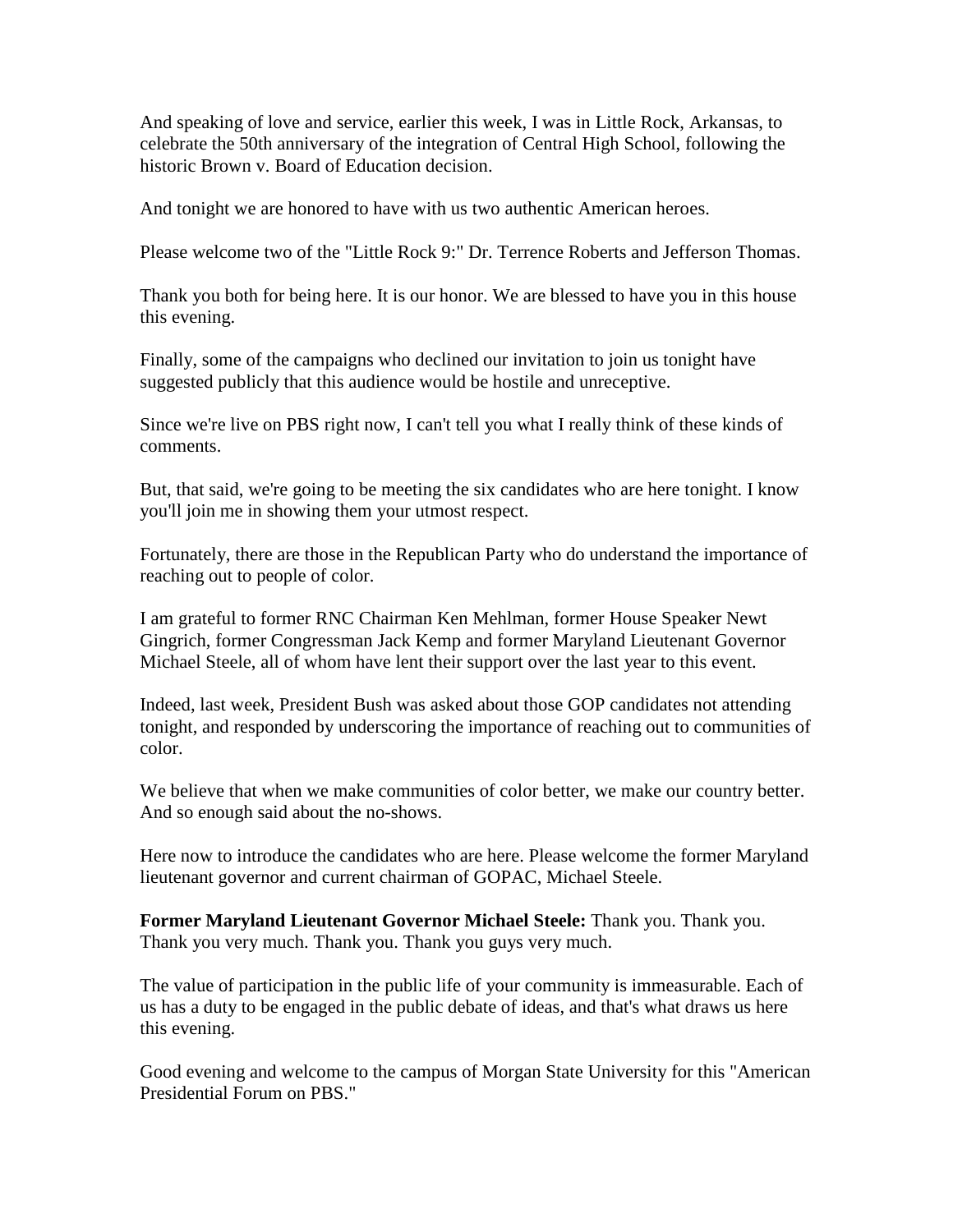As we gather this evening, we do so in the shadow of the nine black students who entered Little Rock high school 50 years ago, under watchful protection of Republican President Dwight Eisenhower, who made clear to a weary nation that segregation was not compatible with the ideals of America.

Together, the "Little Rock 9" and President Eisenhower changed the course of a nation.

But since that time, the Republican Party and the Black community have stood at arm's length from each other. Republicans assuming a "Blacks will never vote for us" mentality, and Blacks ignoring real solutions to very serious problems facing their families and communities solely because those solutions have a Republican label. Very often, both have missed genuine opportunities to communicate and reach out to each other.

But not tonight. Tonight, African Americans and Republicans take hold of their political destinies, and come together in a renewed spirit as we welcome the Republican candidates for president.

Once again, we have an opportunity to change the course of a nation.

So I'm proud to introduce to you former Arkansas Governor Mike Huckabee. Texas Congressman Ron Paul. Kansas Senator Sam Brownback. Colorado Congressman Tom Tancredo. California Congressman Duncan Hunter. Former Ambassador Alan Keyes.

**Tavis:** The podium order was determined by a random drawing that included all 10 announced GOP candidates.

Those candidates not here tonight are represented by an empty podium. Each candidate will have one minute to answer all questions until we get a little short on time later, and then we'll use moderator's prerogative to advance the conversation.

Before we get to the first question tonight, from our radio contest winner at BlackAmericaWeb.com, let me throw this out to each of you candidates who are here tonight, starting with you, Governor Mike Huckabee.

Please tell me and this audience, in your own words, why you chose to be here tonight and what you say to those who chose not to be here tonight.

**Former Gov. Mike Huckabee:** Well, Tavis, I want to be president of the United States, not just president of the Republican Party. Frankly, I'm embarrassed. I'm embarrassed for our party and I'm embarrassed for those who did not come, because there's long been a divide in this country, and it doesn't get better when we don't show up.

Quite frankly, for a lot of people there's a perception that Black Americans don't vote for Republicans. I proved that wrong in Arkansas, with 48 percent of African Americans voting for me.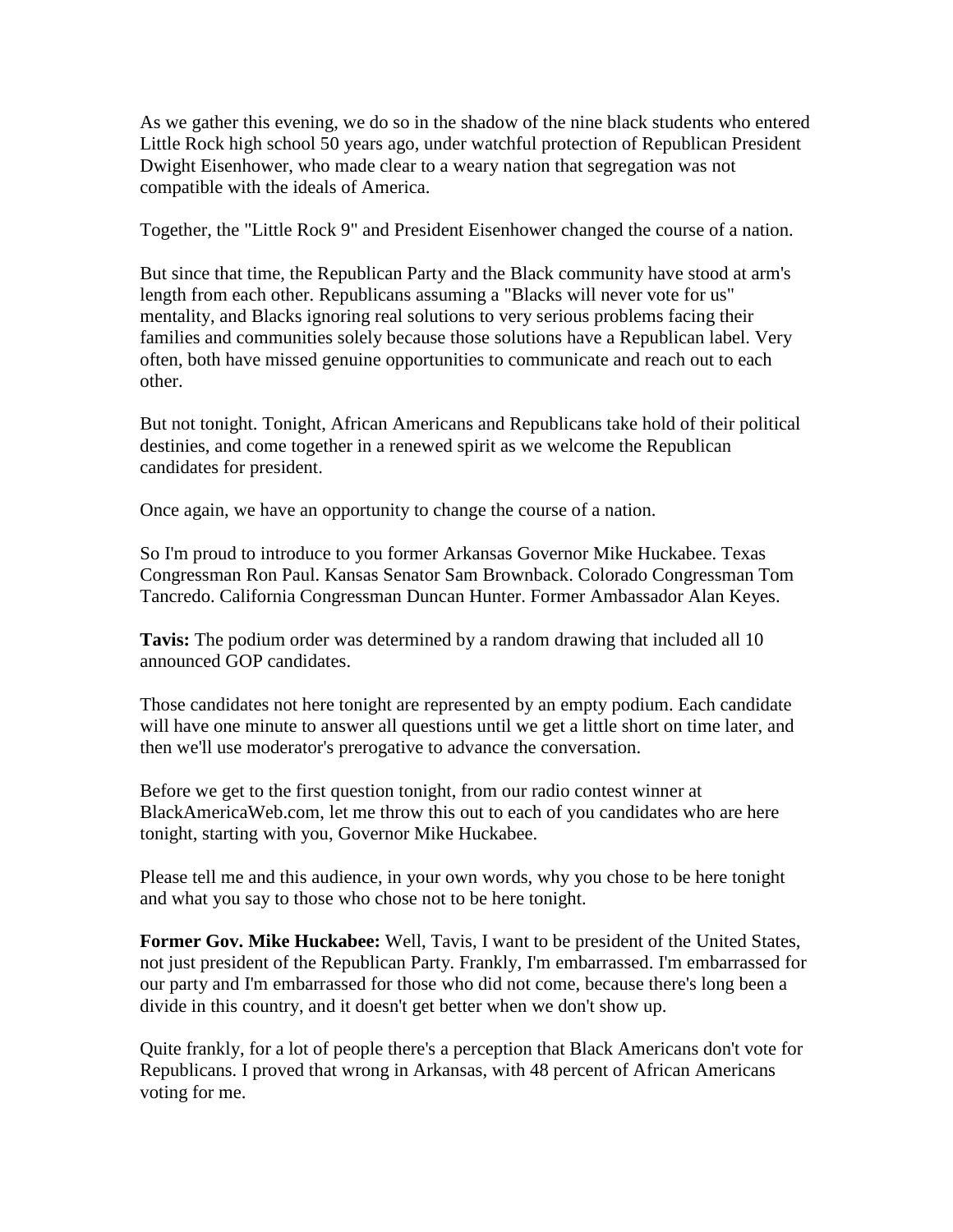But I want to make sure that the people of this country recognize that we've come a long way, but we have a long way to go. And we don't get there if we don't sit down and work through issues that are still very deep in this country, when it comes to racial divide.

I'm honored to be here. I appreciate you having us. I wish all of the candidates had come. But tonight we hopefully will make up their time and make up their ground.

**Tavis:** Thank you. Congressman Paul?

**Rep. Ron Paul:** Well, the main reason I'm here is because I was invited. And I'm delighted that I was invited. And I'm very pleased, because I go wherever I'm invited to talk about freedom. That, to me, is the most important thing, along with the emphasis on the Constitution.

I believe so strongly that individuals have their rights and their life as a gift from God, and the purpose of government is to protect life and liberty.

But I'd also like to extend that. If you have the fruits of your labor, I would like you to keep the fruits of your labor as well.

And under those conditions and under a freedom philosophy and under the Constitution, we would be so much more prosperous, because we wouldn't be policing the world, we would be bringing our troops home, and we would take care of our people here at home.

**Tavis:** Thank you, Congressman. Senator Brownback.

**Sen. Sam Brownback:** Thank you very much for having us here.

I want to say just at the outset, I apologize for the candidates that aren't here. I think this is a disgrace that they're not here.

I think it's a disgrace for our country, I think it's bad for our party, and I don't think it's good for our future.

You know, you grow political parties by expanding your base, by reaching out to people and getting more people. What they're doing is sending the message of narrowing the base, and that's not the right way to go. It's not good for the Republican Party, it's not good for the country. And I'm sorry. I'm sorry to you and I'm sorry to those watching that they're not here.

I've got a suggestion, though, for a way to fix it. A lot of people on the Republican side say: Well, OK, we can't get votes in the African American community. I say: Why don't you pick one of the early primary states, like a South Carolina or a Michigan, register Republican, and vote for one of the six of us?

And then let's see what takes place.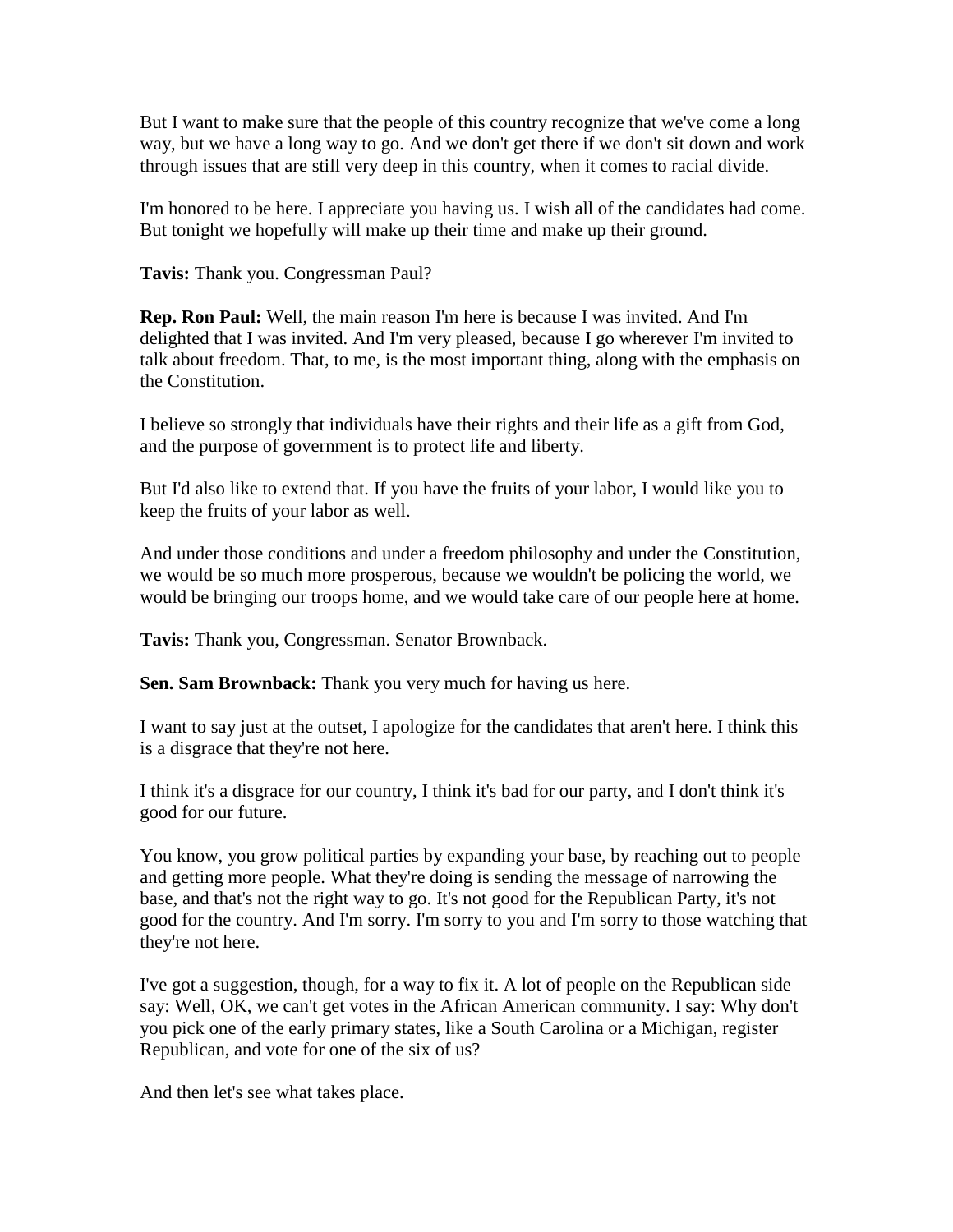**Tavis:** Senator Brownback, thank you very much. Congressman Tancredo?

**Rep. Tom Tancredo:** Thank you, Tavis. I am here likewise because I was asked and because I made a commitment on your show. I must admit to you that it is pleasurable and a little bit different to be in this kind of an environment with my colleagues who are here because the last time I was at an event of this nature, it was the NAACP convention and I was the only Republican that showed up.

So I am glad that my colleagues have joined me on the stage tonight.

And I am especially glad to be here to be able to talk about something that was mentioned during the original introduction, something you said, I believe, Tavis, when you talked about -- we're here to talk about the promise of America.

And that is what drives me, that's -- I think, probably all of my colleagues up here. That is exactly why we can get up, do the next event, go get on the plane, do the next event. It is because the promise of America is something that we all have to actually share in, and we have to explain to everybody that's listening to us how we would fulfill that, what would we do for that promise of America -- to every single person in this room and for every person listening on the radio and television tonight.

**Tavis:** Thank you, sir.

**Tancredo:** So, certainly, that's why I am here to do so.

**Tavis:** Thank you. Congressman Hunter?

**Rep. Duncan Hunter:** Thank you, Tavis.

You know, when we have family reunions and some of the family members don't show up, we do talk about them.

But I'm not going to do that.

You know, tonight we have about 160,000 Americans in Iraq -- in a war. We have over 20,000 of our uniform personnel in Afghanistan. And I'm going to talk, tonight, about how we leave Iraq in victory.

We have a border and we've got a big piece of this border, obviously, shown right behind us here. We have a border which is on fire with massive amounts of narcotics and people being smuggled across, illegally, as we stand here. I want to talk about that.

But you know, most importantly, I want to do what my little grandson did when he walked up to his first grade teacher about a month ago, stuck his hand out, said, "My name is Duncan Hunter."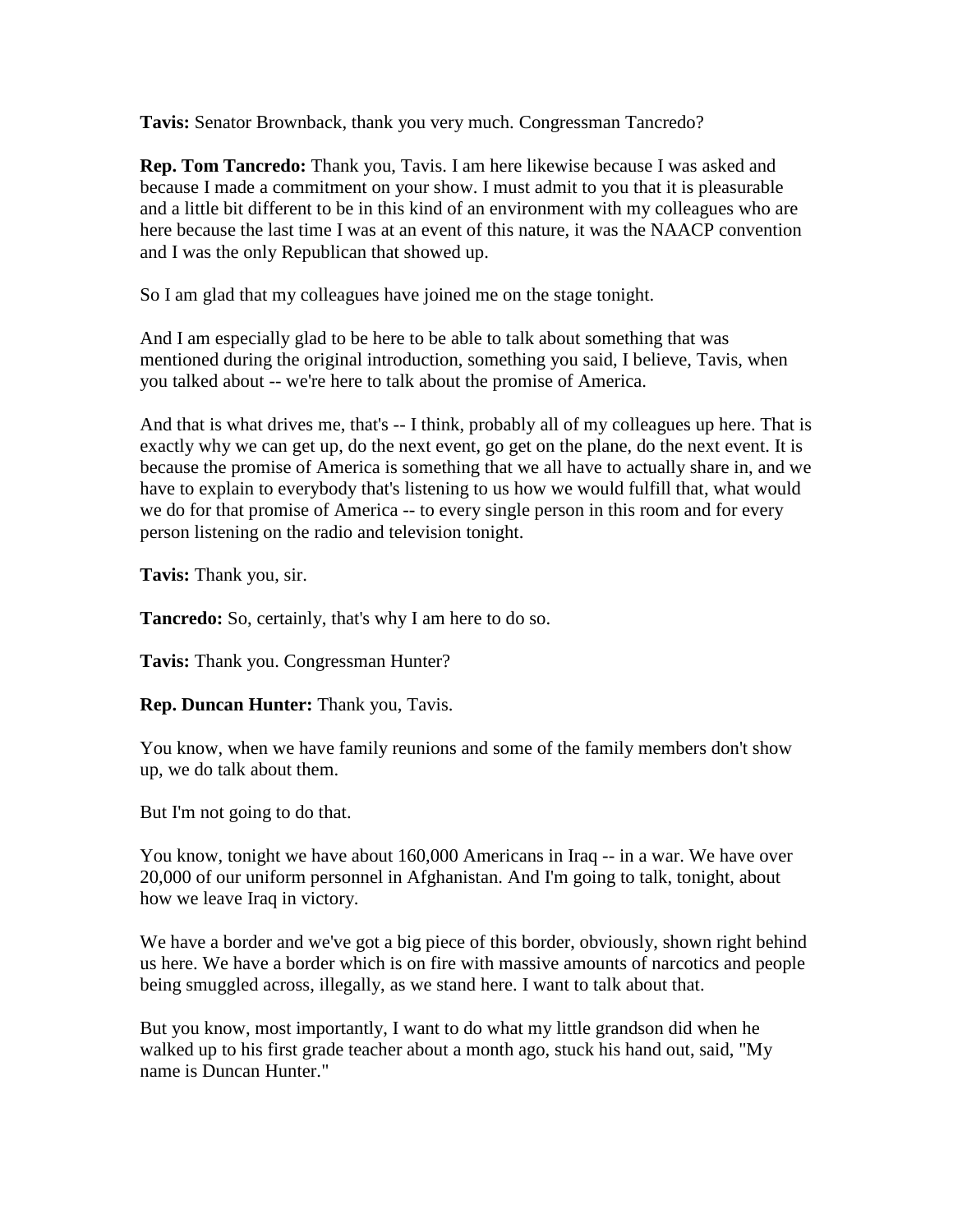We call him "D-3."

And he said, "My grandpa's going to be president."

And then this little 6-year-old looked his teacher right in the eye and he said, "Now, can I count on your vote?"

I'm coming here for your vote.

**Tavis:** Congressman, thank you. Ambassador Keyes?

**Former Ambassador Alan Keyes:** Now, I wouldn't want to seem to be the fellow who's going to speak up in defense of our absent colleagues here.

But I think it is a little unfair to assume that they didn't show up tonight because they were sending a message of some negative kind to the Black community, for the very obvious reason that they didn't show up at the Values Voters Debate, either -- which, of course, sent a very negative message to the people who are interested in the issues that were discussed there.

Do you know what these two debates do have in common though? The Values Voters Debate was the first debate I was included in. And this is the second debate I'm included in.

I've been barred from the debate in Michigan, for reasons best known to the party there. And what do you want to make of that? The other guys will show up there.

Now, that suggests that they may or may not be afraid of all Black people, but there seems to be at least one Black person they're afraid of.

And I think the reason -- the reason that they have this fear is pretty evident. They don't believe that it's possible to address a significant portion of the Black community...

**Tavis:** Mr. Ambassador?

**Keyes:** ... on the basis of solid Republican principles, and I do.

**Tavis:** Mr. Ambassador, thank you very much for being here.

Let me now introduce, to get this conversation really started, Lucille Victoria Rowels of Chicago, winner of our online contest in which we asked listeners of the "Tom Joyner Morning Show" to submit their questions to the Web site.

Lucille, please welcome her.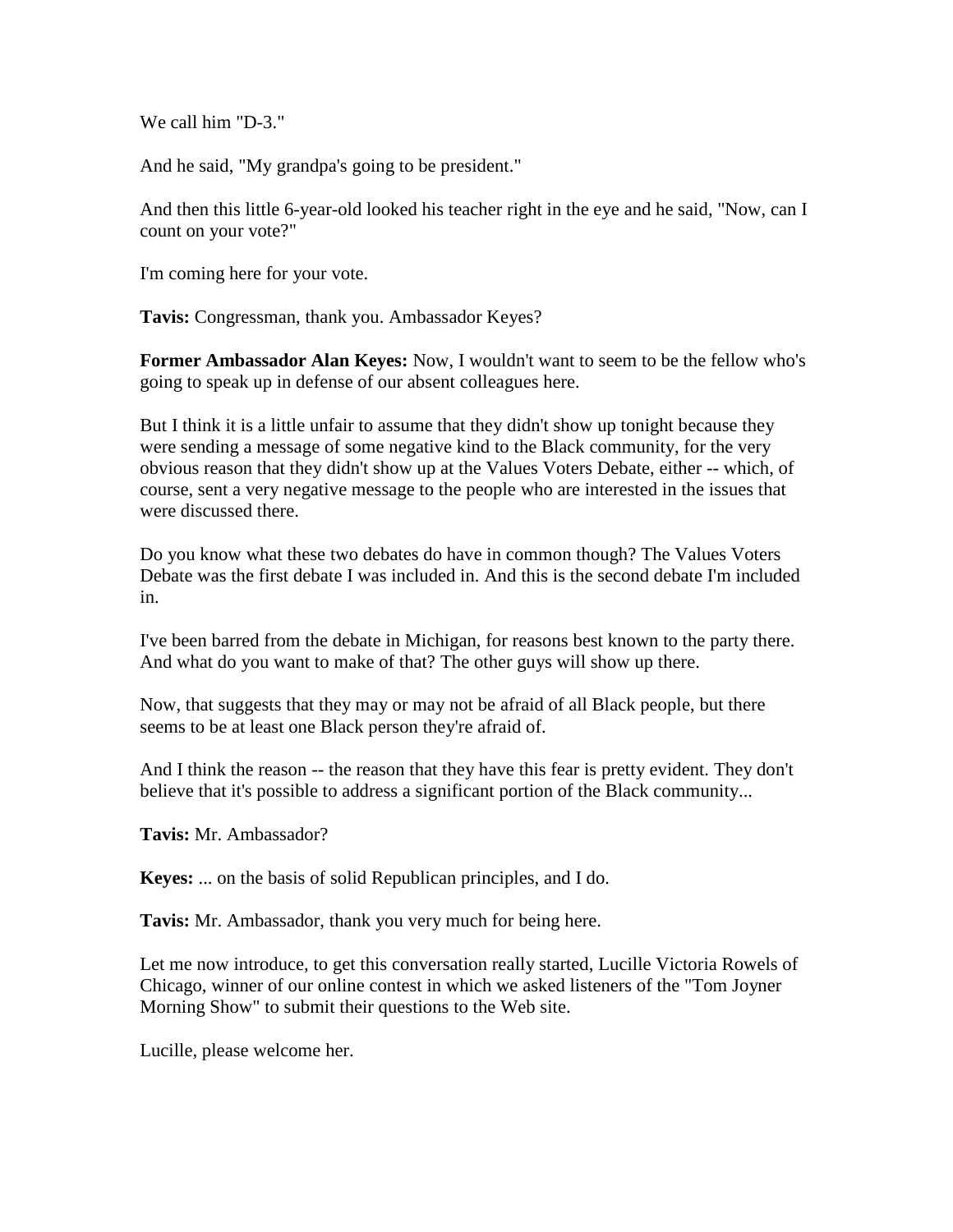**Lucille Victoria Rowels:** Even though a majority of individuals who have served as president since Abraham Lincoln have been Republican, I believe that most Black Americans who will vote in the year 2008 are not able to name even one Republican president in the 142 years since Lincoln's death who have left a positive and significant legacy for Black Americans.

If you are elected president in 2008, what positive and significant legacy, if any, will you leave for Black Americans?

**Tavis:** Governor Huckabee?

**Huckabee:** Well, I would say, first of all, that I would hope they would name President Eisenhower. Because he sent those troops and federalized the National Guard in Little Rock, Arkansas in 1957, when it was a Democrat governor who stood at the schoolhouse door and said those young people couldn't come in.

And I would like to believe, if I were fortunate enough to be the president, that at the end of my tenure -- hopefully, eight years, by the way, not just four -- that housing opportunities would be better, that we made some real strides in the criminal justice system so that you don't have a different sentence for a 17-year-old kid caught with a lid of marijuana than you do some upper-middle-class white kid who gets caught with cocaine. He goes to rehab, and the Black kid goes to prison for 10 years.

We'd change that. We'd have a different system as it relates to such things as health care, because there is a disproportionate level of people in the African American community with hypertension, with stroke, with diabetes. And there needs to be a disproportionate level of funding to help them.

Those are the kind of things that could make a difference and end this divide that we have.

**Tavis:** Governor, thank you. Congressman Paul?

**Paul:** I would like to believe that if we had a freer society, it would take care of Blacks and whites and everybody equally because we're all individuals. To me, that is so important. But if we had equal justice under the law, I think it would be a big improvement. If we had probably a repeal of most of the federal laws on drugs and the unfairness on how Blacks are treated with these drugs laws, it would be a tremendous improvement.

And also, I think that if you're going to have prosperity, it serves everybody. And if this is done by emphasizing property rights and freedom of the individuals, making sure that the powerful special interests don't control Washington, that the military industrial complex doesn't suck away all the wealth of the country, and then we would have prosperity.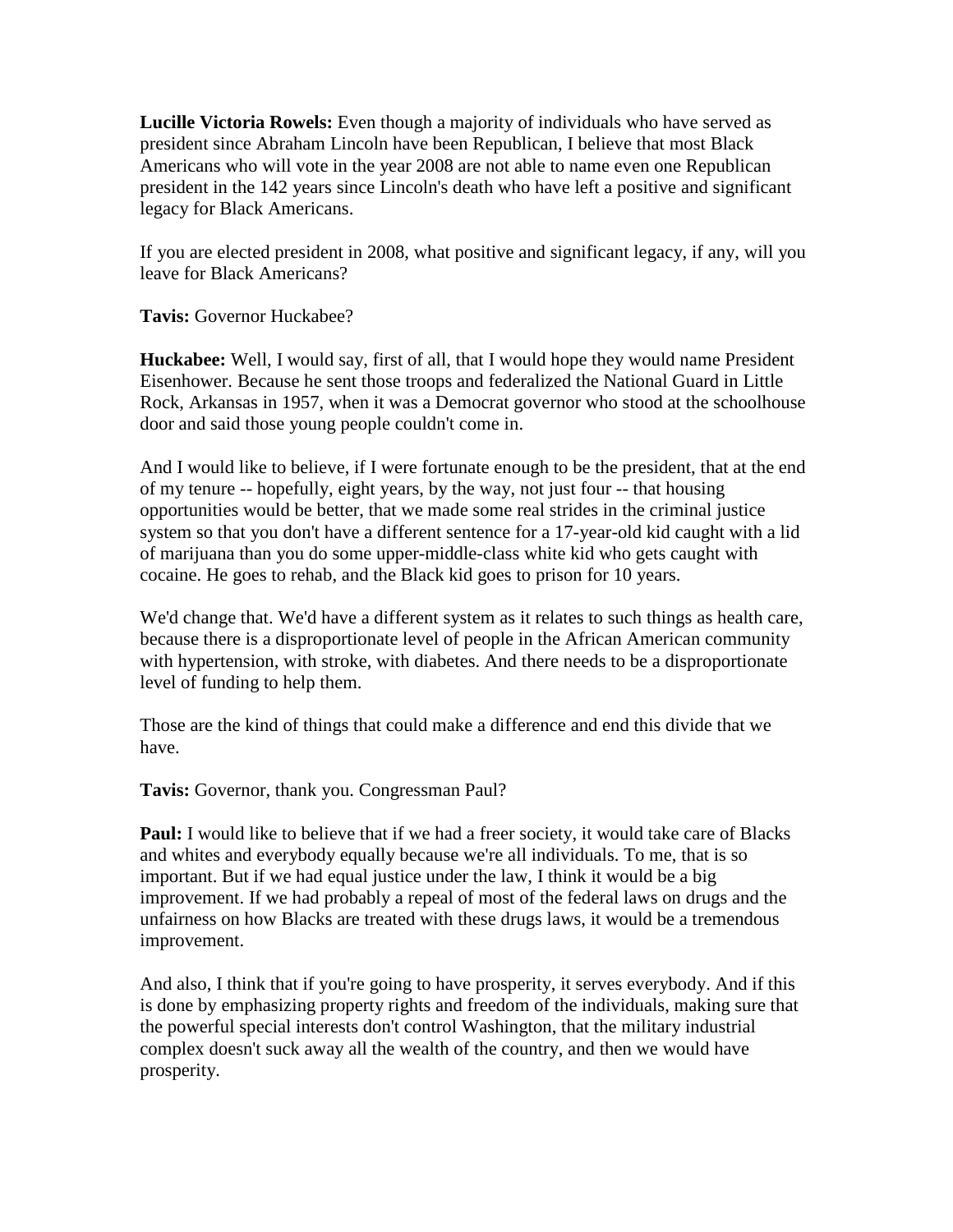This is what we need and we need to share it. The free society is the only society that can provide goods and services and distribute them in the most fair manner. And that is the society that I would advocate and argue for and believe it's available to us.

**Tavis:** Thank you, sir. Senator Brownback?

**Brownback:** Lucille, it's a great question. It's one we should ponder and ponder seriously. There are several things that I would do. One is focusing in on rebuilding the family, and that's been at the core of my campaign -- is rebuilding the family.

We pushed that in Washington D.C. where I chaired the committee and developed marriage -- development accounts, and really urging that.

The second one is I think symbols are important, and I would hope I would be the president that would open the National African American Museum of History and Culture on the Mall in Washington, D.C.

I pushed for that. We've gotten the funding on it. And that symbolism would be important to do.

And the final thing that I think is critical that we do. I think we need to have -- and we need to pass in the Congress, and the president sign it and say it, an official apology from the U.S. government for the institutions of slavery and segregation in this country. I think that needs to be done.

**Tavis:** Senator, thank you. Congressman Tancredo?

**Tancredo:** Thank you.

First of all, I do believe that there are a number of Republican presidents who have done a great deal for Black Americans, because they've done something for all Americans.

Ronald Reagan, from my point of view, did something for every single American by increasing individual liberty.

You know, it is, I think, destructive to only talk about the politics of race, and suggest that all of the actions taken, or all of the specific programs that we identify and talk about tonight should be focused on race.

It really does not do a service, I think, to us as Americans and again, that promise to America. And I'll tell you this, one of the things that I will do as president of the United States, to increase the economic opportunities for every American, especially people in the lower economic rung of the ladder in America, is to reduce the flow of illegal immigration into this country, which depresses wage rates for the lowest-income earners in this country.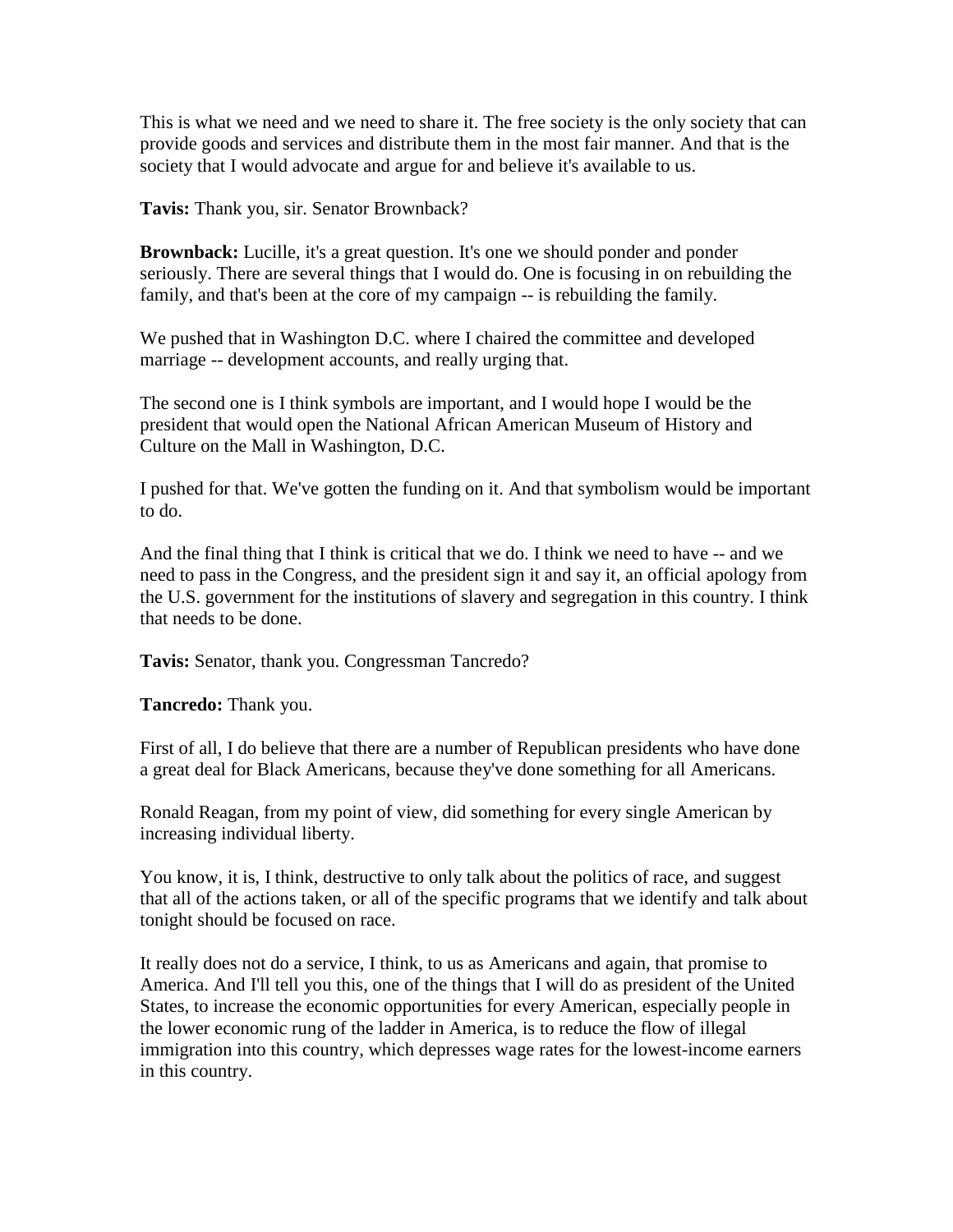And it's got to be dealt with. It's got to be dealt with forcefully. And I tell you, yes, Black America, brown America, white America, all will be enhanced by actually enforcing our laws.

**Tavis:** Congressman Hunter?

**Hunter:** Thank you, Tavis.

What a wonderful question. And, you know, I think that we also have to add, with Governor Huckabee's statement about Ike, that calm hand of Dwight Eisenhower that brought about desegregation -- also, you know, in 1964, that Civil Rights Act was passed with a greater proportion of Republican votes in the United States Congress than Democrat votes, a fact that's been forgotten over the years. I want you to remember that.

But, you know, I can't talk about young Black Americans, the need for them to be shielded from pornography, which is certainly a need, without talking about the need for all Americans to be shielded from pornography.

And in the barrio where I practiced law before I ran for Congress and got this job, I remember Mr. Sanchez down the street with his family, working 18-hour days, a need to have less regulation, less taxation. That would help all Americans.

And I guess I would go with Jack Kemp's great statement: A rising tide lifts all boats. A Republican administration, my administration, would lift all boats.

**Tavis:** Congressman, thank you. Ambassador Keyes.

**Keyes:** I would hope that the most important legacy of my administration would be to remind people that in spite of all the talk, I don't believe there is this deep divide between Blacks and whites in America.

I believe that we are, in fact, part of one nation and one community, and that we stand together right now in danger of our rights, because the core of that community is not race; the core of that community is not money. The core of that community is the moral consensus that we are all created equal and endowed by our creator, God, with our unalienable rights that we have the right in our policies and in our laws to honor and respect the creator, God.

And as a practical matter, I would want to see that unity, that moral understanding restored where it is most important -- in the education of our young by adopting an approach to education that empowers every parent in this country to send their children to schools that reflect their faith and values...

**Tavis:** Ambassador...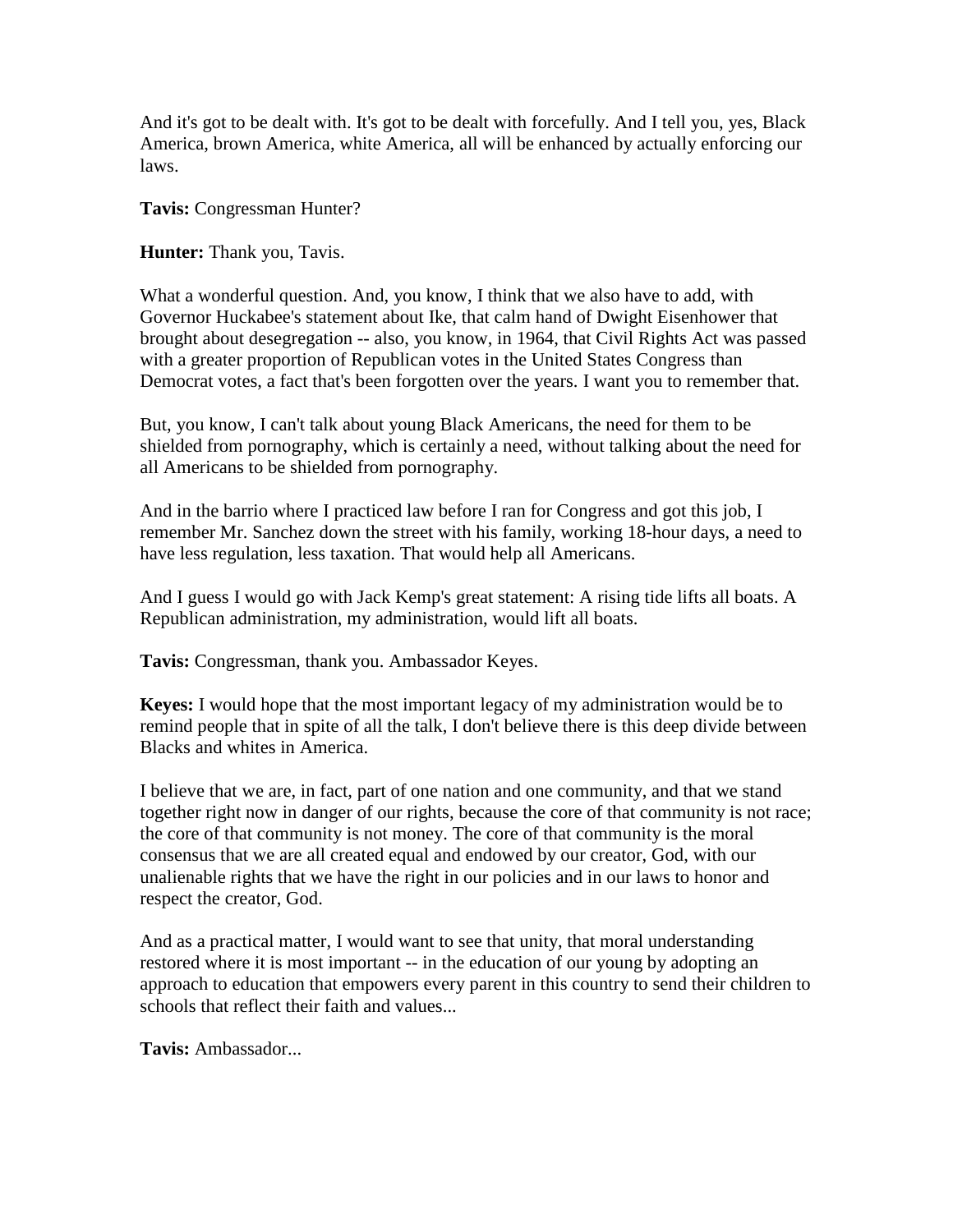**Keyes:** ... so that the Black community can re-instill moral, community-based schools that reflect their Christian beliefs.

**Tavis:** I appreciate it. Lucille, thank you very much.

Let me now turn this conversation over to a terrific and very able panel of journalists who will take us the rest of the way.

First up, Cynthia Tucker, editorial page editor for the "Atlanta Journal Constitution" and a recipient this year of the Pulitzer Prize for Commentary. Please welcome Cynthia Tucker.

Up next, Ray Suarez, well known to PBS viewers for his work on "The NewsHour with Jim Lehrer." Please welcome Ray Suarez.

And Juan Williams of NPR and a contributor to FOX News channel. Please welcome Juan Williams.

**Tavis:** Ms. Tucker will start the conversation. Governor Huckabee will answer first. And then we will move down the line giving every candidate the chance to answer the next question first.

Cynthia Tucker for Governor Huckabee.

**Cynthia Tucker**: Governor, I want to ask about race and unemployment.

In 2006, the unemployment rate of Black high school graduates -- that's high school graduates -- was 33 percent higher than the unemployment rate for white high school drop outs. What do you think accounts for that inequity?

**Huckabee:** Cynthia, part of that is it is that there is still racism in this country, and the opportunities aren't the same. Some of it has to do with the fact that there are people who unfortunately still look at a person's face and their skin, and that's something that government can't change, but leadership certainly can speak to.

One of the things all of us need to be aware of is that there isn't an equal opportunity for every American yet. There just isn't. We could say there is, but it's not true.

And in some cases, it's because those who try to lift themselves up find that they get most importantly the heel of someone's boot on top of their head every time they try to raise their head.

And the reason answer is to make sure that there are not only educational opportunities that bring equality, employment opportunities that ensure that people have the same chances as anybody else.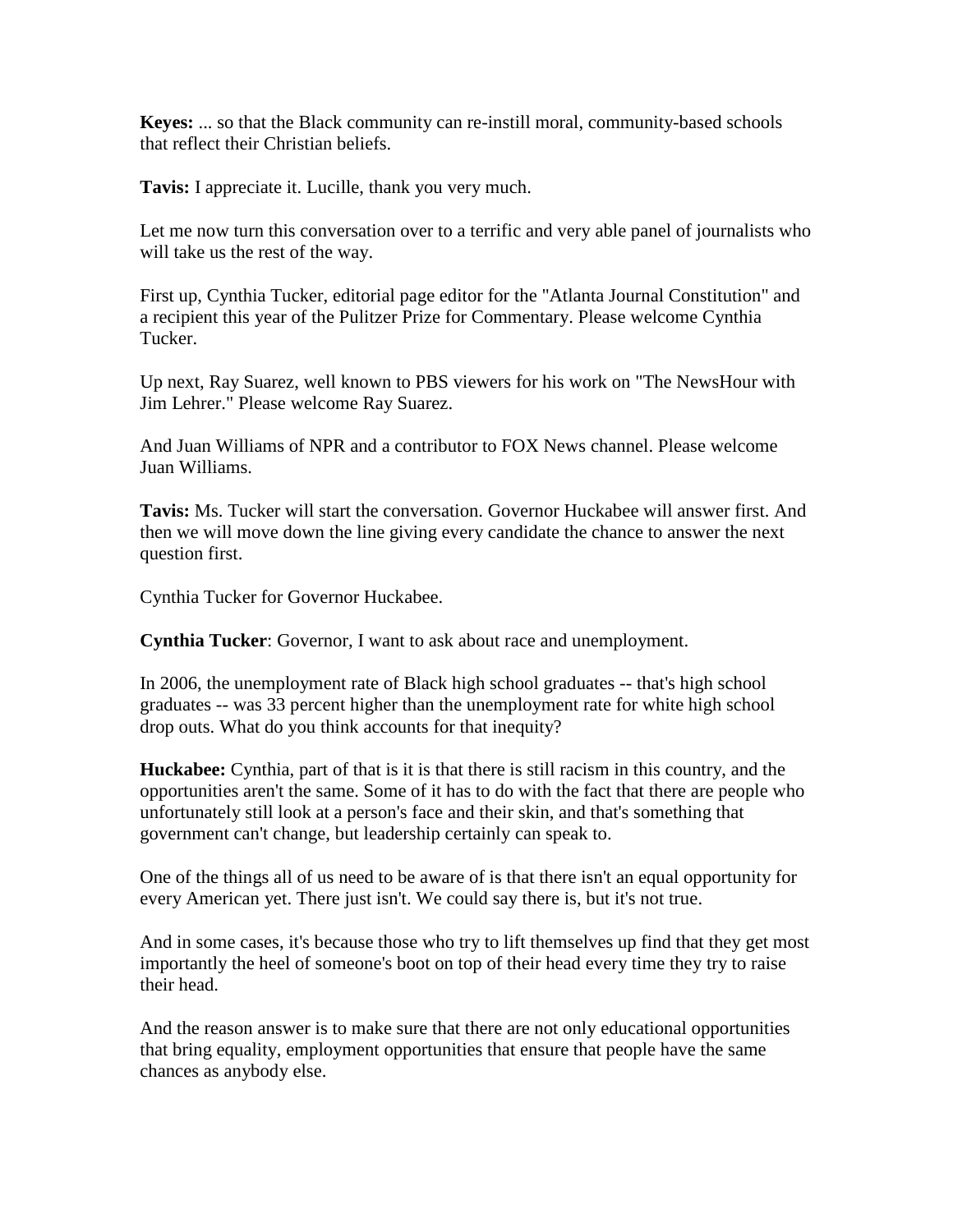**Tavis:** Governor, thank you. Congressman Paul?

**Paul:** Walter Williams, a very astute free-market economist, has studied this extensively, and he has found that prior to minimum wage laws there was no discrepancy like this. So he put a lot of blame on the minimum wage law. Once government gets interfering, this takes away opportunities. And I believe there is a lot of truth to this because it eliminates an opportunity and a chance for a marginal worker.

So once again, though, the economy is supported only when you have a sound economy perpetuated by a government with sound policies. You have to have sound money. You have to have minimum taxes. You have to have, you know, a wise foreign policy.

But I have a bill in that might help a lot of people, Black or white or whomever. I have a bill in that would immediately help these people who are trying to get a start, that they would never have to pay any taxes or payroll taxes, if they just happen to be a waiter or a waitress, to give them a chance to get ahead and get a good job.

**Tavis:** Congressman, thank you, sir. Senator Brownback?

**Brownback:** I think there's a couple of things -- I think there's a couple of things that are at work here. One is, I think clearly, we still don't have a colorblind society. And we're seeing that. We continue to see it.

I think we've made some great progress. I've worked with Congressman John Lewis on a number of projects, worked with him on this museum that I just spoke about tonight. That museum is going to happen, and we worked together.

But there is still racism that does exist in America.

There is a second issue here that I think we need to address, and it's the growth of the economy, particularly where people are located.

I come from a rural state of Kansas. And I've got places in my state where there's economic growth taking place, and I have places where it's not.

And what you have to do to try to stimulate it is really have a tax policy, something I've talked about, about an optional flat tax, and maybe you put it in places where they need the economic growth to take place more than in other places. So you stimulate the growth of the economy where people are needing the most opportunities to grow.

And that's something I would do and work on. And I think it is part of the issue.

**Tavis:** Congressman Tancredo?

**Tancredo:** OK, I just cannot agree with this race-baiting kind of comments about the reason why we have these problems.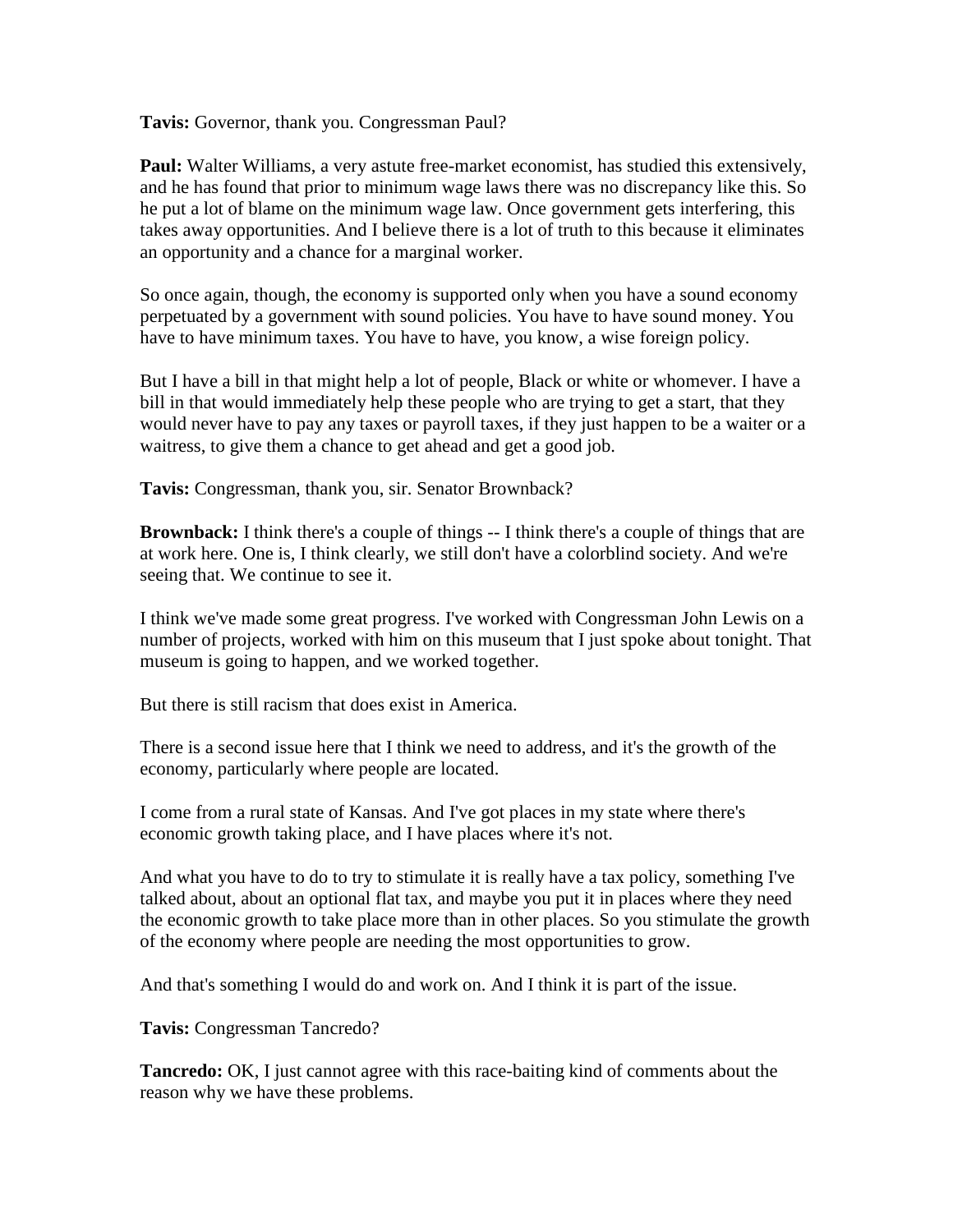My friends, I'll tell you that I believe, with all my heart -- look, why was it that in the '50s, in the '40s, and actually leading up into the early '60s, the ability for Blacks in the United States to improve themselves economically was working? They were moving up the ladder.

Families were in tact -- in better shape, by the way, than most white families of that same period of time. What happened? Two things have happened to -- I believe -- to devastate the Black community when it comes to economic opportunity.

One, the welfare state; it began to pay people to not be in the home.

And when that happened, what we saw is a decline in wage rates.

And two, of course, is the importation of millions upon millions of low-income workers that depress the wage rates for the lowest income among us. Those two things are responsible, and it's got nothing to do with race.

**Tavis:** Congressman Hunter?

**Hunter:** Thank you.

You know, Republicans, when we had that great match up of a Republican majority in Congress in the '90s and President Bill Clinton, the Republicans initiated legislation three times to reform welfare.

The first two times, President Clinton vetoed it, and the third time he signed it and took credit for it. It's something I've done every now and then in my career.

When we did that, let me tell you what happened. The number of jobs of single moms, the employment rate went up. Families did much better. You had the average income go up in the communities where the welfare reform took place. You had, according to HHS, 32 percent increase in employment in those jobs and in those families which previously were on welfare. We did very, very well by breaking this cycle of welfare.

But lastly, there is one party that is very important to jobs, jobs in the community for everybody.

**Tavis:** Congressman Hunter?

**Hunter:** That's the small businessman. If we help the small businessman, and that's a Republican trademark, we'll do it...

**Tavis:** Thank you, sir, very much. Ambassador Keyes?

**Keyes:** I have to say I think the most important factor in all of this does have something to do with policies that had an impact on race, but it was the disproportionately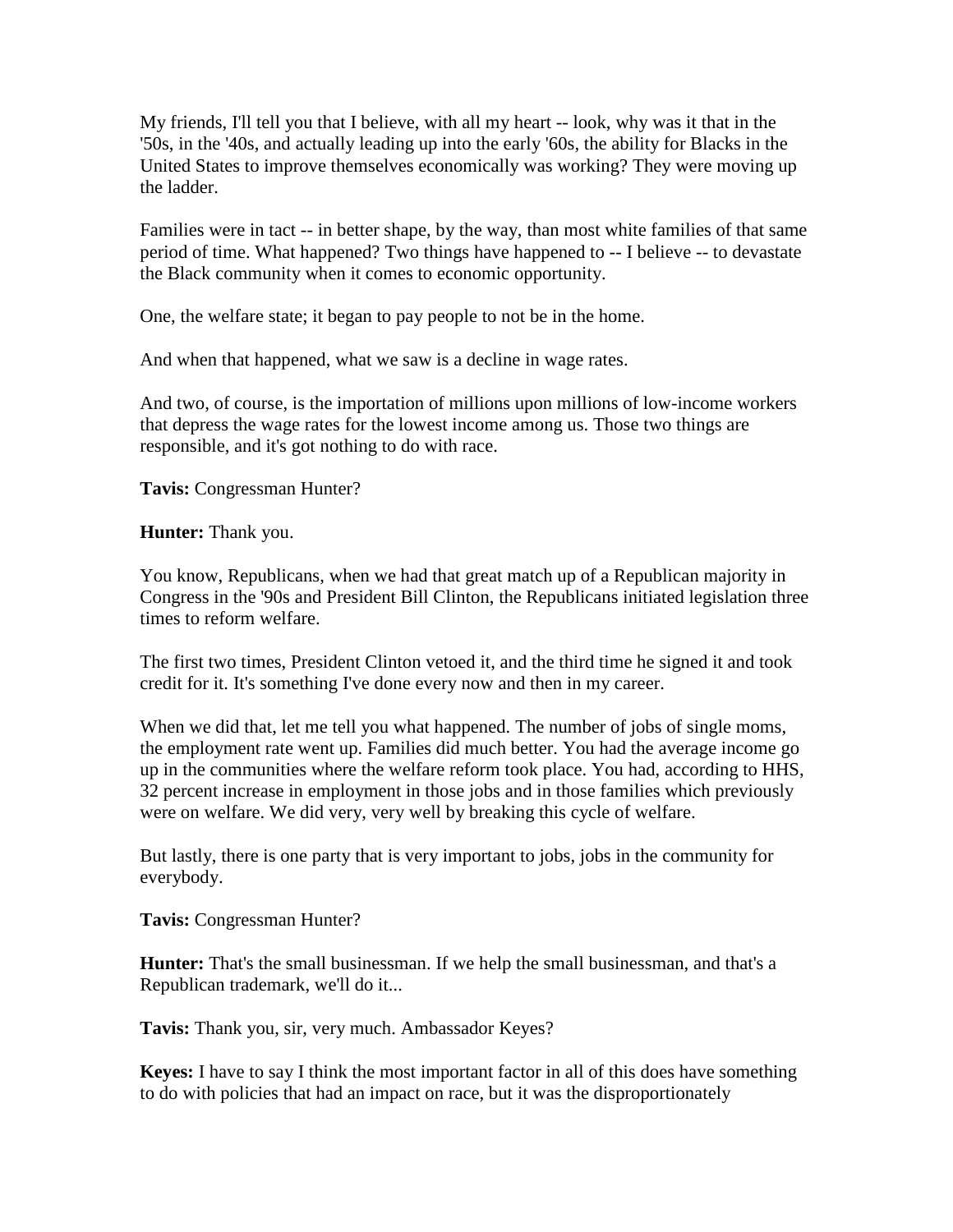destructive impact that a lot of government programs had on the moral foundations and family structure in the Black community.

You talk about folks finding job opportunities. You know where a lot of Black men find job opportunities these days? In prison.

And that is something that reflects the reality that when you allow the family to break down, when you have government regulations that drive the father from the home, you have established the conditions for the upbringing of children to be nonproductive, to be violent, to be turned in directions that will be destructive of their economic future.

And when you add to that the promotion of a culture of promiscuity, a culture of selfish hedonism, that leads people not to understand that that marriage partnership is the most important foundation of any real economic life, then you have especially destroyed the Black community.

And I believe the disproportionate impact of these negative things...

**Tavis:** Ambassador Keyes, thank you sir.

**Keyes:** ... has accounted for a lot of these bad results.

**Tavis:** Ambassador Keyes, thank you. Ray Suarez will get the next question now. Congressman Paul will answer first.

**Ray Suarez:** Congressman Paul, the most commonly cited statistic for the number of illegal immigrants living in the United States is 12 million people. Is it desirable, is it even practical to try to send them all home?

If the next Congress passes comprehensive immigration reform that includes a path to citizenship, will you sign it, or will you support sending the 12 million home?

Paul: I'm very sorry, but I didn't hear your last sentence, because of the acoustics.

**Suarez:** In the next Congress, if the next Congress passes immigration reform that includes a path to citizenship, will you sign it, or will you support sending the 12 million home?

**Paul:** I would not sign a bill like you describe, because it would be construed -- and it would be amnesty, and I haven't supported amnesty.

I also think that it's pretty impractical to get an army in this country to round up 12 or maybe 20 million. But I do believe that we have to stick to our guns on obeying the law, and anybody who comes in here illegally shouldn't be rewarded. And that would be the case.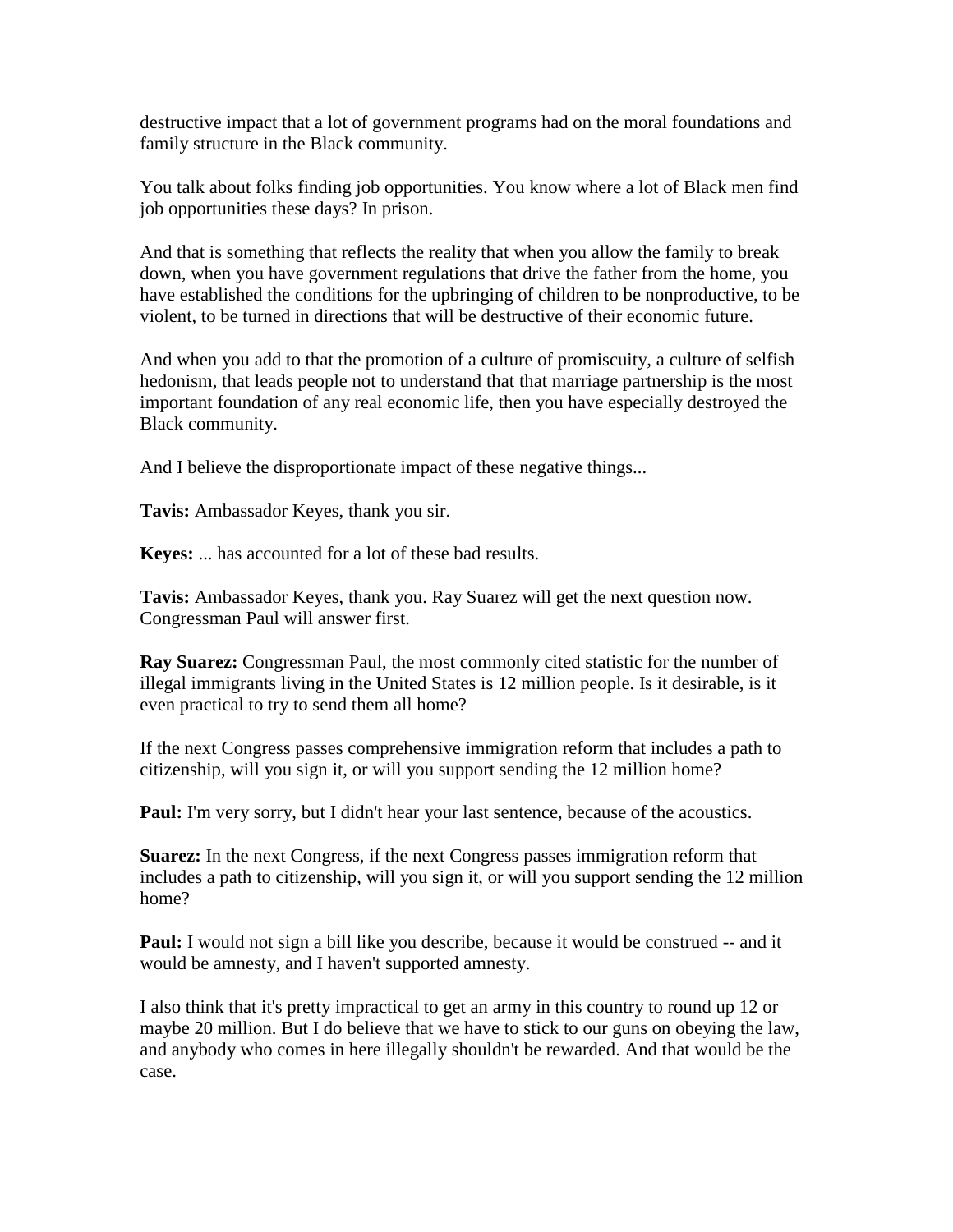But I see the immigration problem as a consequence of our welfare state. Welfare because we encourage people not to work here, but the welfare we offer the people who come -- they get free medical care. They get free education. They bankrupt our hospitals. Our hospitals are closing. And it shouldn't be rewarded. That means that if you don't round them up, you don't reward them, you don't give them citizenship. At the same time, you can't solve this problem until you have -- you get rid of the welfare state, because in a healthy economy, immigrants wouldn't be a threat to us. There would probably be a desire for more, because we would be starved for workers.

But today, they have become scapegoated because of the weak economy and the lowering of our standard of living.

**Tavis:** Congressman, thank you, sir. Senator Brownback?

**Brownback:** Thanks. Thanks, Ray, for the tough question.

The American people are for immigration. They don't support illegal immigration. That's what they want to see take place. They want a legal system. They're for legal immigration; they're not for illegal immigration.

We've been through this debate now for a couple of years. They want to see us secure the border, and that's something I will push and do and have voted for and will in the future.

They want to see us have enforcement at the worksite. And that's something that I will do and push and enforce as well, because that's the key attraction -- not the only one, but it's the key attraction -- at the worksite.

I will not support new paths to citizenship. I do think in the future we should look at different work-visa-type programs as a way to be able to deal with the problem that you're identifying, which is the realistic problem of where we are today.

**Tavis:** Congressman Tancredo?

**Tancredo:** Twelve million to 20 million people in this country illegally. Then that is the ultimate question, is: What do we do about that situation today, because we can all rave about how we're going to secure the borders -- which I'm glad to hear, by the way, these newfound positions with regard to the borders and security?

Great. Happy they're there.

But you're right, what are the -- the real issue is: What do we do about the people here? And I will tell you, when you use phrases like "rounding them up," I mean, it -- those are -- they are improperly used in this respect. Because we're not talking about rounding people up.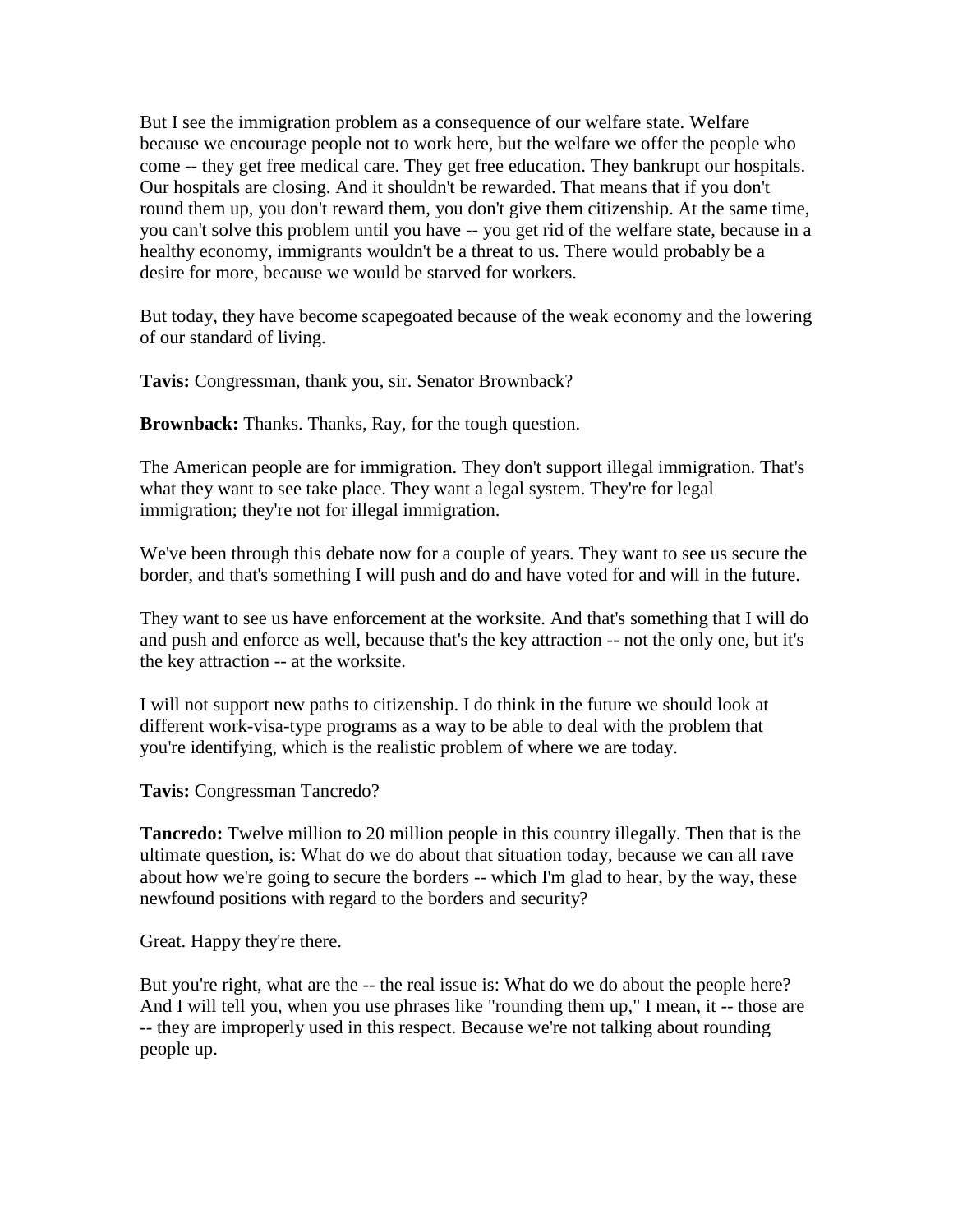If you, in fact, simply enforce the law -- I know that's a scary topic sometimes and a controversial attitude to take -- but enforcing the law, especially against hiring people who are here illegally, you will see people returning home, voluntarily.

It's happening today in states all over this nation. That's exactly the key to this. You do not have to round people up. You simply have to enforce the law.

**Tavis:** Thank you. Congressman Hunter?

**Hunter:** Thank you.

Tavis, thank you.

Thank you, Ray.

Folks that are here illegally have to leave and let me tell you why. Today, if you're a dry wall contractor and you play by the rules and you pay \$27 a loaded hour for each of your employees, you will be constantly under-cut by contractors who use people who are here illegally.

That's not fair to Americans who play by the rules. And we just talked jobs a few minutes ago. That's one reason you have, in certain areas, especially in the construction trades now, higher levels of unemployment.

You have to build a border fence and you've got to have a real border, not just for immigration issues, but also because of security issues.

And right now, I wrote the law that extends that border fence 854 miles across Arizona, New Mexico, Texas, and California. We need to build the border fence. It's the law.

And when people come to this country, they've got to knock on the front door, because the back door's going to be closed.

**Tavis:** Ambassador Keyes?

**Keyes:** Well, I think, especially in this context, it's important to remember a number of things. The border is a matter of security, first of all. And we have to make sure that we control it, or no laws we pass have any significance. People will still cross on their own terms.

So the very first priority has to be to get back control. But we also have to remember why we lost control, because these elites who have been under the thumb of certain corporate interests have an interest in cheapening the price of labor in America.

Do you want to know who's first hurt by that cheapened price of labor?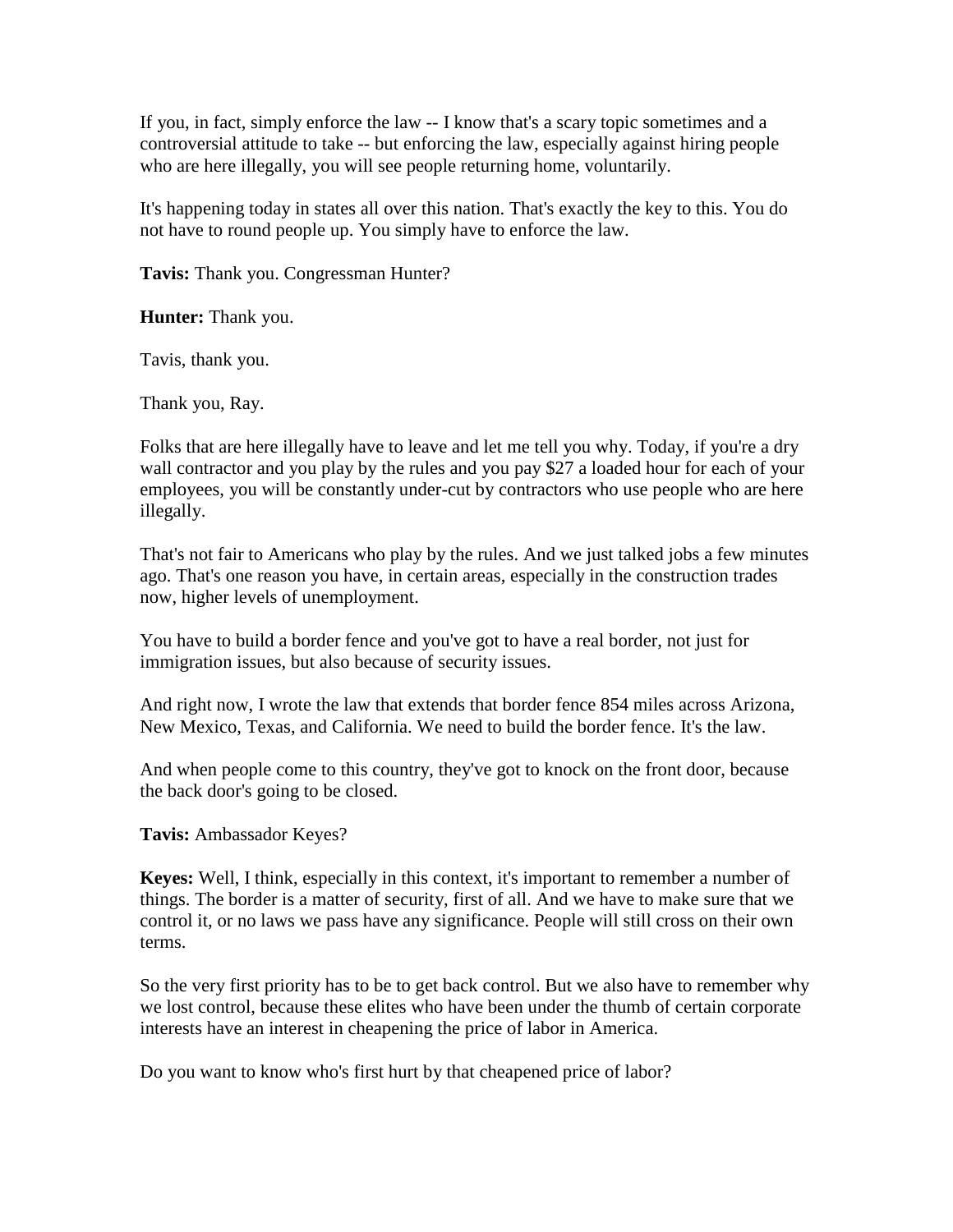Black folks are first hurt, as they've been hurt in the rebuilding of New Orleans, in the rebuilding of other parts of the United States that were affected by those hurricanes. It's time we stopped fooling around with this issue.

I think people, including a lot of the Black liberals, are more worried about what we do with illegal immigrants than they've ever been about the impact of illegal immigration on Black Americans who have been in this country all along. I'm sick of seeing it.

**Tavis:** Governor Huckabee?

**Huckabee:** I don't believe the average American resents that people want to come here. I've said oftentimes we ought to get on our knees every night and thank God that we still live in a country that people are trying to break into, not one they're trying to break out of.

But securing the border is something I think every one of us agree on. You've got to have a secure border because otherwise our borders are not only open to illegal immigrants, but to somebody bringing a suitcase with a dirty bomb.

But, more importantly, if we're going to deal with the supply, you touch it at the point of the demand. And until something is done to touch the people who are employing illegal immigrants because of the very reason that they've talked about on this stage, to create what amounts to another version of slave labor, then we're never going to stop the flow.

You're not going to get illegals to admit that they're here illegally, because they're desperate enough to do anything to feed their families.

What we have to do is to start putting the penalty on the people who are most benefiting from them, the employers who are using those laborers in order to keep from having to pay decent wages.

**Tavis:** Governor, thank you.

The next question will be asked by Juan Williams and be answered first by Senator Brownback.

Juan?

**Williams**: Senator Brownback, tonight, as young Black and Latino Americans are watching this debate, they often feel quite alienated from the Republican Party, a party that does not seem to respond to their issues.

You realize about 50 percent of young Black and Latino people dropping out of high school, 35 percent poverty rate, nearly 60 percent of America's prison population Black and brown.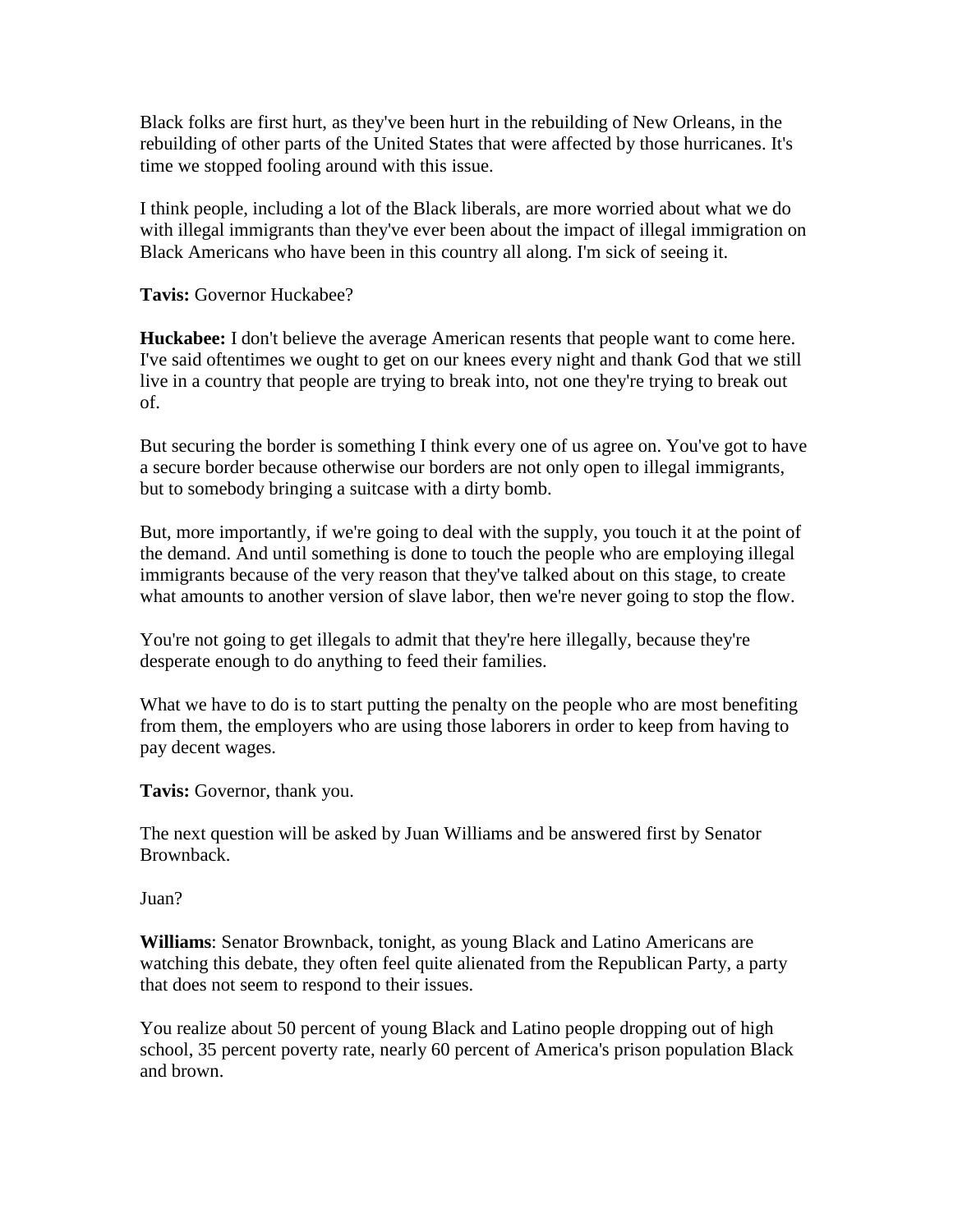The one area of these problems touching on federal government policy has to do with criminal justice. Today, in Jena, Louisiana, it was announced that one of the Jena 6, originally convicted as an adult, will be tried now as a juvenile.

Name one reform, Senator, that you would endorse to assure young Black and Latino people in America that they will have equal justice in America's courts.

**Brownback:** Could you say the last sentence again? Your mike's not on up here. I want to make sure I hear.

**Williams:** Can you name one reform, one criminal justice reform, that you would endorse to assure young Black and Latino Americans that they will have equal justice in America's courts?

**Brownback:** OK. I think I may be the only person up here on this stage that's spent a couple nights in jail, of my own volition, and I went in to look at the system. I spent a night in a prison in Kansas and I spent a night in a prison in Louisiana. I've stayed in homeless shelters to answer and to get a feel for what you're talking about.

And you hear about it very fast. And you get a feel for it about how people have become loners and went to crime, in some cases, and then caught and want to turn their lives around. So it spawned me to push the Second Chance Act.

It's something that we've gotten through the Committee on the Judiciary, and what it's primarily focused on is to help people if they have been caught and they are in prison, that they not go back again. Because right now in the United States of America, if you go to prison, the chances of you going back are two-thirds, 66 percent. That is a travesty that that number is that high.

This bill in five years we cut it in half. A lot of it is faith- based institutions. A lot of it is mentorship and work programs. So we can help people that are chains they can't break themselves.

**Tavis:** I hate to cut you off. Congressman Tancredo?

**Tancredo:** I believe that it was mentioned earlier, and I certainly agree with the fact that first of all, there are far too many criminal statutes at the federal level. The Constitution establishes the roles for the federal government and the state government, and we have taken on far too many things at the federal level, especially drugs laws -- mandating certain penalties and that sort of thing.

I do not believe that that is the responsibility of the federal government. That should be at the state level, and I would certainly not support.

And as a way of reform, by the way, I would move the federal government out of that whole business.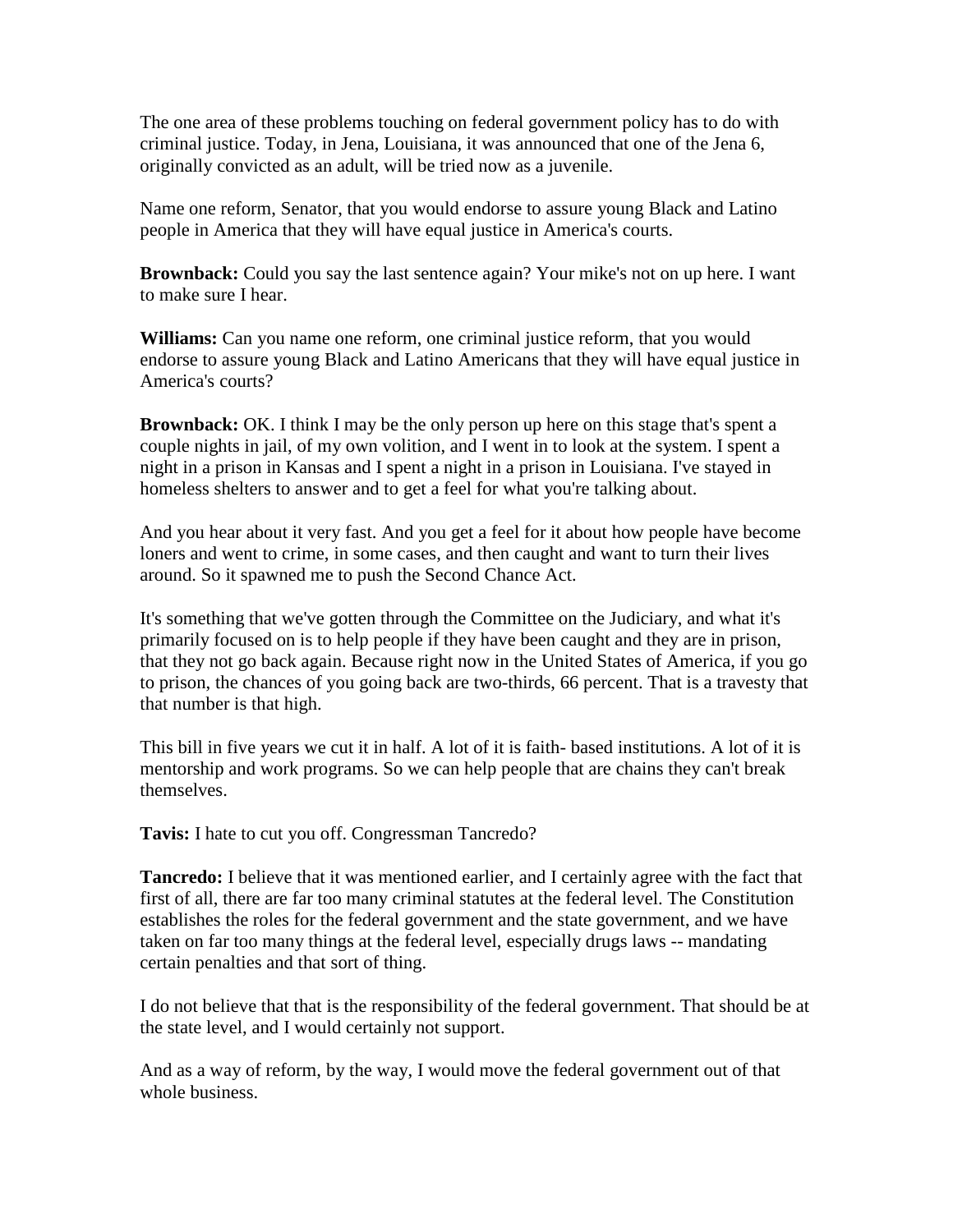Now, let me say one thing other -- that, I think, that has to be mentioned here. When you talk about the crime rate, so much of this is connected to another huge problem, and that you cannot take apart and you cannot look at just in segments.

And that is this. The family -- what is happening to the Black family in America today and what has been happening for the last 40 years is a disgrace. It is because, of course - as I said earlier, the welfare state has helped create this.

But you know what? The welfare state cannot be the -- it can be the breadwinner, but it cannot...

**Tavis:** Congressman...

**Tancredo:** ... it cannot give you morals, values or discipline. And that's what it takes...

**Tavis:** Congressman Tancredo...

**Tancredo:** ... in America today.

**Tavis:** Thank you, sir. Congressman Hunter?

**Hunter:** Thank you, Tavis.

Juan, I don't know as much about the facts as you do in this particular case. But the facts, related, that I read in "The Washington Post" was that the one young man there was knocked unconscious and was kicked in the head while he was unconscious.

And I would say this: This is the nation that has rules of law based on accountability, and that that accountability should be followed. And I don't know what particular divisions between juvenile and non-juvenile courts are being made in this case, but there must be accountability.

If, in fact, the young man was kicked in the head while he was unconscious, there has to be accountability for that. And that is clearly criminal accountability.

Now let me go beyond that. You know, while we talk about this, we've got hundreds of thousands of Americans from all groups and all ethnicities depending on each other, saving each other's lives, every day being with each other in this partnership that we call the U.S. military in Afghanistan and Iraq.

We ought to learn from them. And we ought to find that common ground that's allowed them to go forward together. That will make a great America.

**Tavis:** Congressman Hunter, let me jump in right quick. This is the first time I've had to do this, because I want to make sure we get answers to these questions.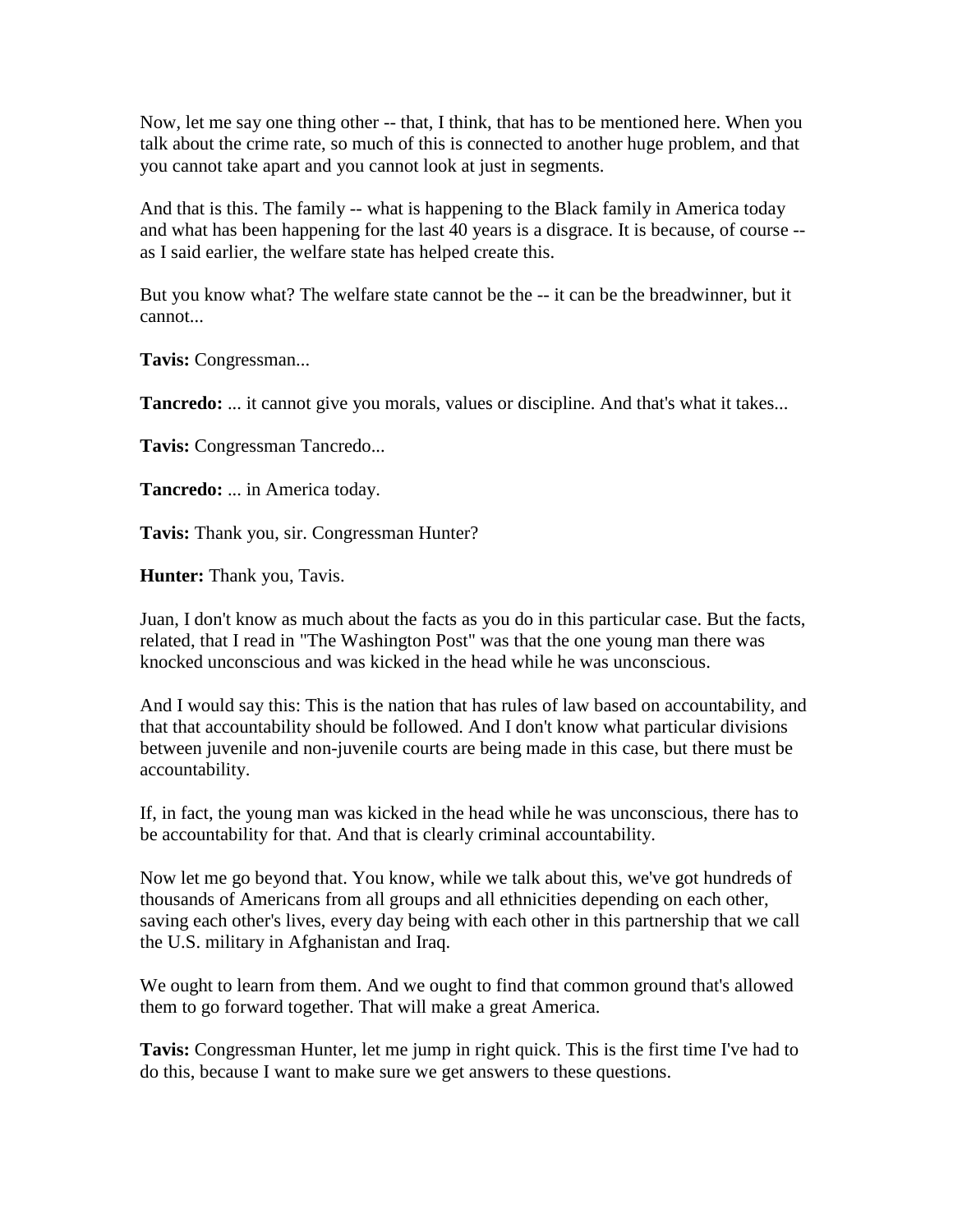Your answer notwithstanding, Mr. Williams' question was not answered by you, respectfully.

And that is: Is there a particular policy that you would support to guarantee young Black and brown men watching right now a fairer equal justice system? That part you did not get to.

**Hunter:** OK. Here's my answer.

**Tavis:** OK.

**Hunter:** I don't think there's any way you can be more fair then to have people in this country, under this wonderful Constitution that we put together, where people who are tried for criminal acts are tried by a jury of their peers.

Juries, obviously, are blemished in many ways and are not perfect, but a jury trial under the law is, I think, the best system of justice on the face of the Earth.

**Tavis:** Move on now to Ambassador Keyes.

**Keyes:** Well, I've always favored, and if you look at a book I wrote some years back called "Masters of the Dream," there was a proposal in it that was part of a package of what we need to do to restore real local self-government, which in our case would be neighborhood self-government in a lot of our urban areas.

One of the features of that neighborhood government would be the reinstitution of what were called in the old days things like justices of the peace.

They were people who lived in the community, came out of the community, were empowered to judge offenses committed by folks who were in and lived in that community so that there would be sensitivity to the truth that you're not just dealing with crooks.

Sometimes you're dealing with young people who, if you treat them in the right way, can be put on a path that will be constructive instead of destructive.

But only the people who live in the community would understand that. So they need to have justices of the peace. They need to have judges who come from amongst them.

The other thing I would do is I would make sure when people were in prison and they were being paroled, that you had to consult the community and make a deal. The community would agree to receive that person back, but they would also promise to help that person to establish a decent life.

So, that community partnership would be restored.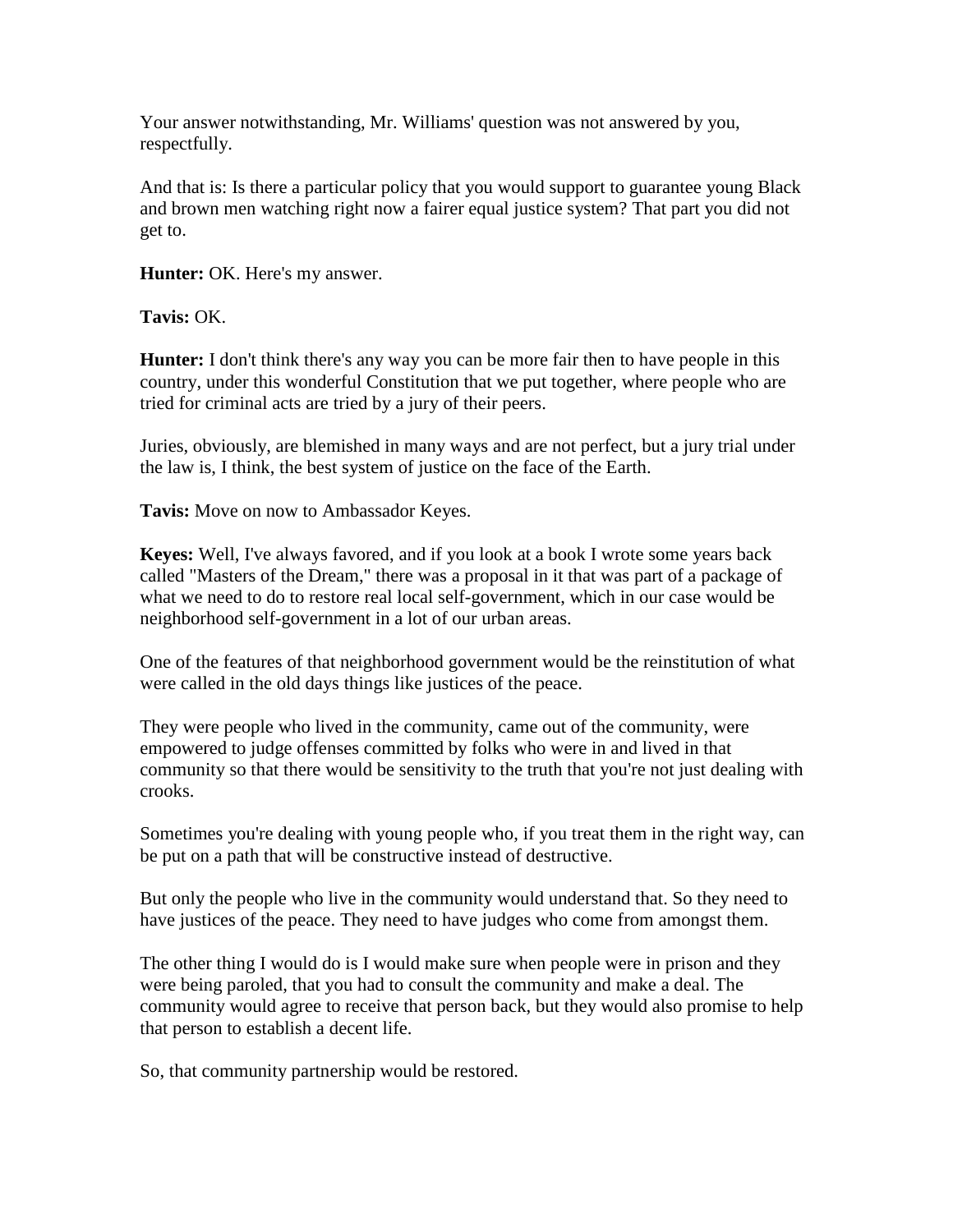**Tavis:** Thank you, sir. Governor Huckabee?

**Huckabee:** Well, first of all, we really don't have so much a crime problem in this country. We have a drug and alcohol problem. Eighty percent of the people who are in our prisons and jails are there for a drug or alcohol crime. They either were high or drunk when they committed the crime, or they committed the crime to get high or drunk.

And what has made a huge mistake is that we've incarcerated so many of the people who really need drug rehab more than they need long-term incarceration.

In our state, we established over 20 drug courts, that gave people an alternative course, rather than just putting them in prison, giving them the opportunity to get what they really needed, which is off the addiction.

We've got to quit locking up all the people that we're mad at and lock up the people that we're really afraid of, the people who are sexual predators and violent offenders.

But the nonsense of three strikes and you're out has created a system that is overrun with people, and the cost is choking us.

I would go for more drug courts and for a lot less incarceration of drug-addicted people.

**Tavis:** Thank you, Governor. Congressman Paul?

**Paul:** A system designed to protect individual liberty will have no punishments for any group and no privileges. Today, I think inner-city folks and minorities are punished unfairly in the war on drugs.

For instance, Blacks make up 14 percent of those who use drugs, yet 36 percent of those arrested are Blacks and it ends up that 63 percent of those who finally end up in prison are Blacks. This has to change.

We don't have to have more courts and more prisons. We need to repeal the whole war on drugs. It isn't working.

We have already spent over \$400 billion since the early 1970s, and it is wasted money. Prohibition didn't work. Prohibition on drugs doesn't work. So we need to come to our senses.

And, absolutely, it's a disease. We don't treat alcoholics like this. This is a disease, and we should orient ourselves to this. That is one way you could have equal justice under the law.

**Tavis:** Thank you, Congressman.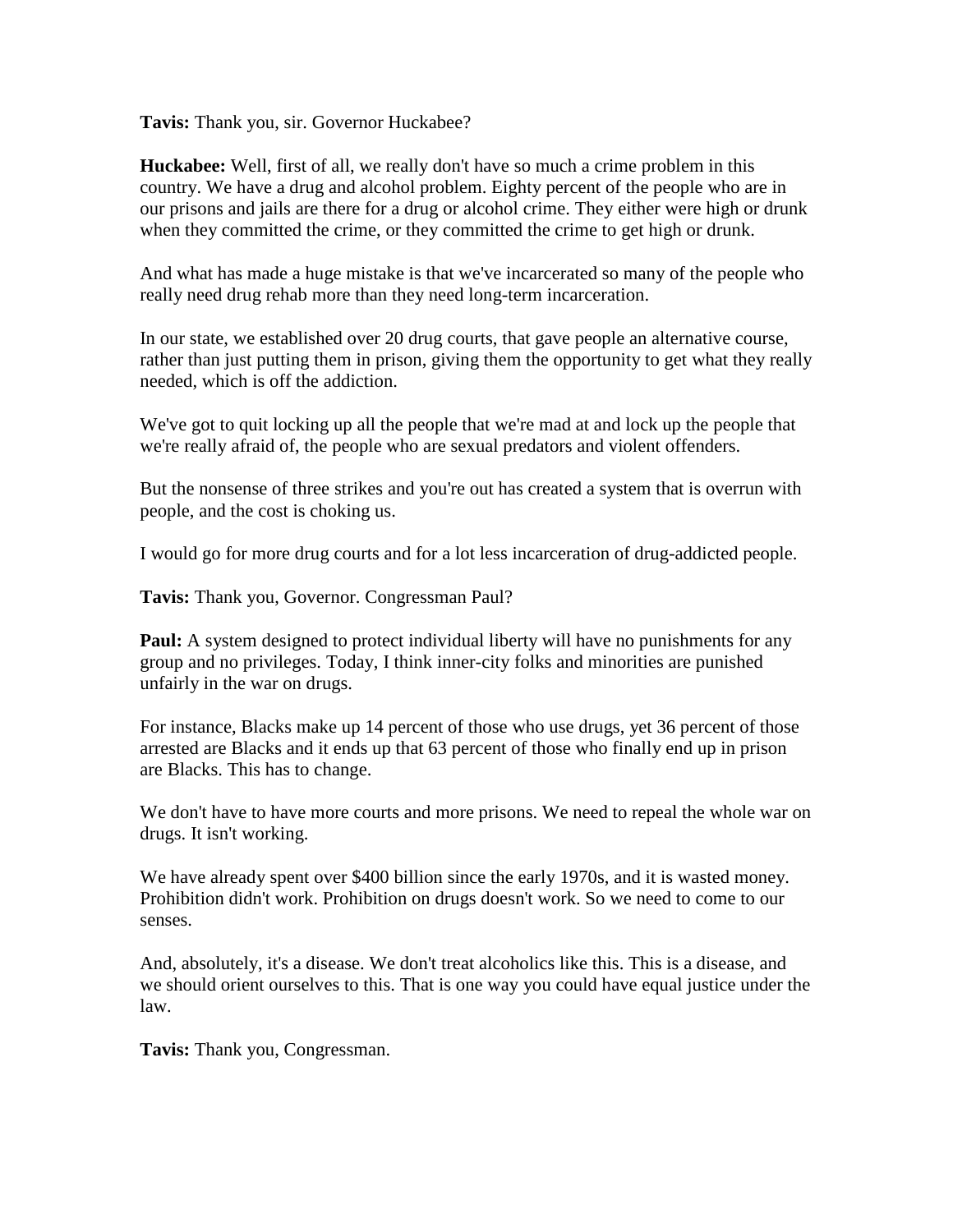The next question will be asked by Cynthia Tucker, answered first by Congressman Tancredo.

Cynthia?

**Tucker:** Congressman, recently a push to give the District of Columbia voting representation was defeated because of heavy Republican opposition. In addition, many voting rights advocates are worried about rigid voter ID laws, which require photo ID, like a driver's license.

Are you concerned that some eligible voters will be denied the right to vote simply because they don't have a driver's license?

**Tancredo:** Well, let's first take the issue that you mentioned with regard to the District of Columbia. It is not a state and, therefore, not entitled to representation as a state.

If, in fact, you want -- if it becomes the desire of the country to have that kind of representation, then the district -- then it should be split up, and the portion that was ceded to the federal government by Virginia should go back to Virginia, the portion that was ceded by Maryland should go back to Maryland. Then they would be represented by states. It would work.

Also, with regard to voting opportunities and the use of a photo ID -- let me tell you that it is really not that difficult to obtain. And I don't think that we're asking too much of people when they're doing something that is one of the most sacred duties of anybody in this society, to actually show that they are the person who they say they are. I don't think that's asking too much.

And I think you can get a photo ID and they don't even have to -- you don't even need a driver's license. You can get a photo ID, a state ID, you can do it relatively easily.

**Tavis:** Congressman? Thank you, sir. Congressman Hunter?

**Hunter:** Well, thank you, Tavis.

You know, I might be a little more open to statehood for D.C. if they would allow their citizens to be able to keep and bear arms in their houses to protect their safety.

And I offered that amendment a couple of years ago. It passed and when it passed, the Democrats brought down the entire crime bill rather than let D.C. residents have the right to keep and bear arms.

And on the issue of allowing -- mandating some type of ID, you know the first 21 Black congressmen were Republicans who came out of the South, and they went into a series - they went into a series of poll taxes and all types of deals that the Democrats put in, road blocks the Democrats put in their place to keep them from being able to vote.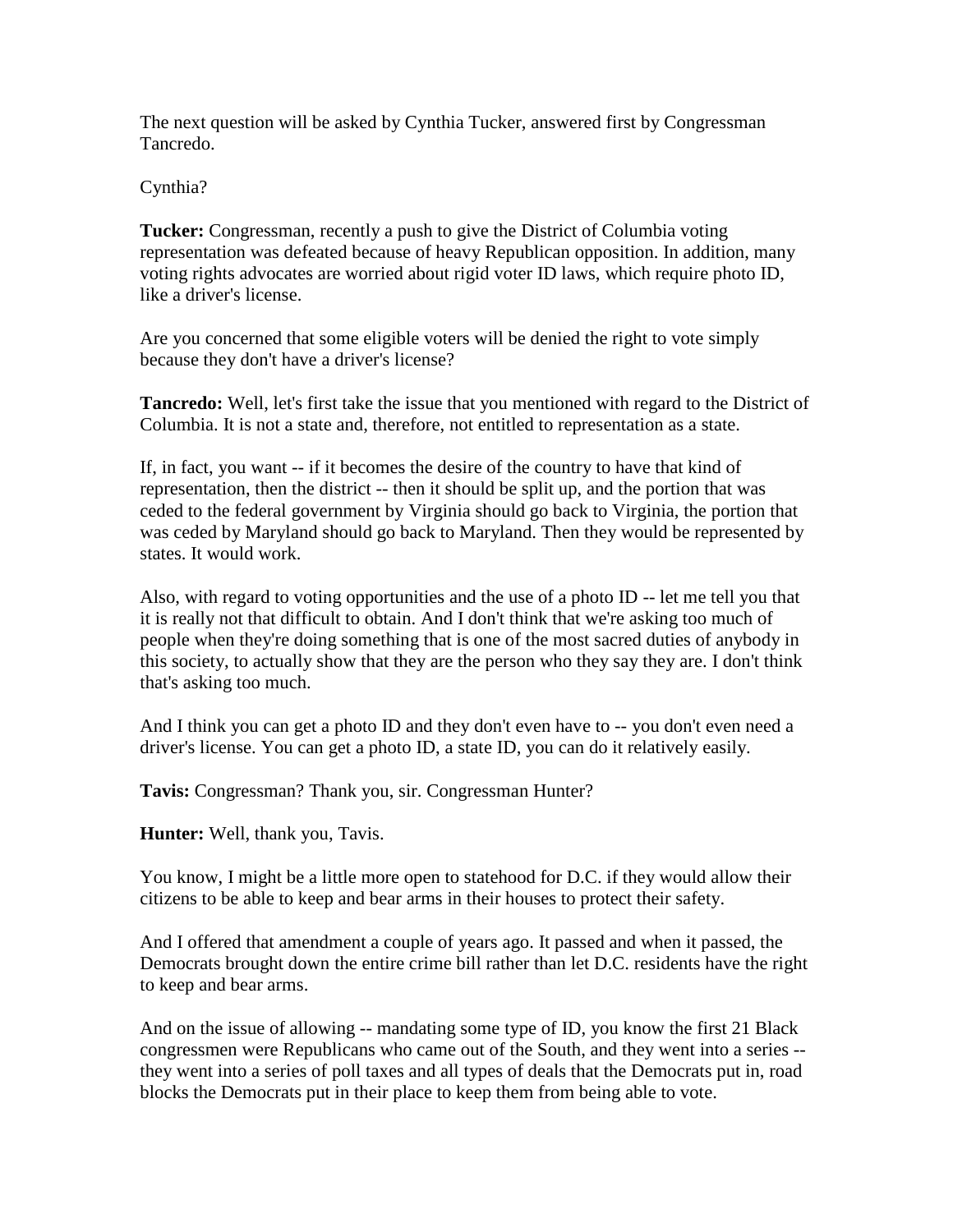So I don't agree with those types of stumbling blocks. But I would say this: We have right now a real danger of people that are illegally in the country being rounded up, herded into the polls -- we've seen that in California -- voting illegally. That disenfranchises everybody in that community.

I think you have to have some IDs.

**Tavis:** Thank you, sir. Ambassador Keyes?

**Keyes:** I think the most important thing to remember about Washington, D.C., is that it was established to be a unique representation of the whole people of the United States.

That's a city that's supposed to belong to the nation, not to any one group and not to any one region. That's why it was put together in the first place.

I think it's terribly important to maintain that symbol of the unity of our country. We're a free people. If folks don't want to live in the conditions that prevail in Washington because of its unique status, they can go to Maryland. A whole bunch of folks have done so.

They can go to Virginia. A whole bunch of folks have done so. Some of the biggest churches and everything else now exist in Prince George's County, because people left the District.

They have that right, and I think that they can exercise it. But I think that the country is entitled to have this possession that symbolizes our whole united people, standing together as one community. I think it's terribly important that we sustain it.

**Tavis:** Governor Huckabee?

**Huckabee:** Well, I may be a little different on this one. I believe that the people of D.C. should be able to vote for representation.

I think that's appropriate, for the simple reason of equality and justice. And if we need to amend the Constitution to make that possible, it should happen.

D.C. is not the same city it was when it was first created, and I think it just makes sense to not have a group of people -- I don't care what color they are, I don't care how they vote -- they ought to be able to vote, and their color and their political affiliation ought to have nothing to do with the equality that we should give them.

As far as identification -- I have to show photo ID to get on an airplane in my home town. I think it's not asking too much to make sure that people who are voting are truly eligible voters.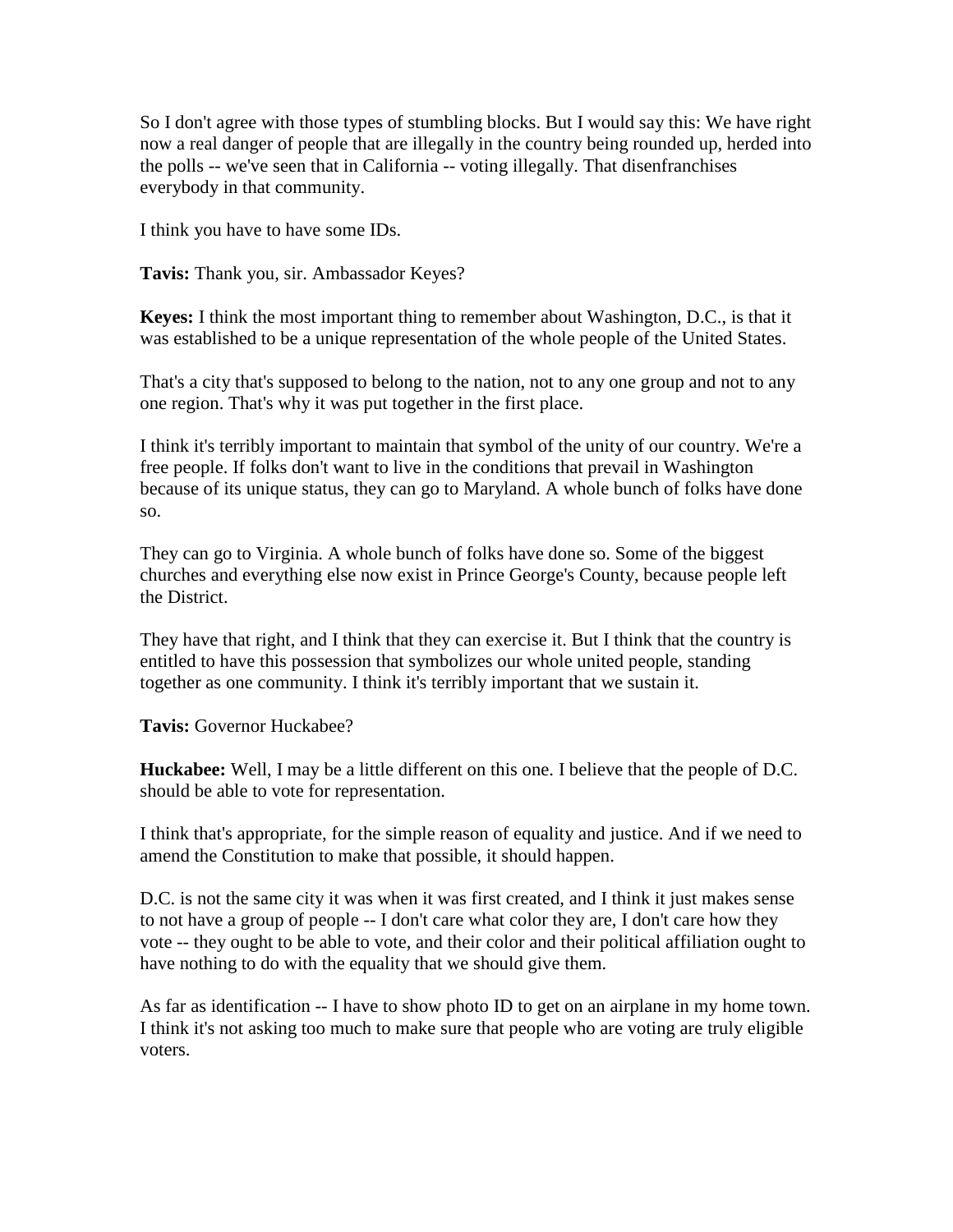But look, if it's a driver's license issue, we've gone to Motor Voter -- let's have Photo Voter so, when you register to vote, they take your picture, put it on a card, and you simply are able to make sure that you're a registered voter.

That way it doesn't dilute the vote if a lot of people who aren't registered voters try to fraudulently vote.

**Tavis:** Thank you, Governor. Congressman Paul?

**Paul:** It's very clear, under the Constitution, that we couldn't give the vote to the residents of D.C. without an amendment to the Constitution. And it should be pursued in that manner.

But when it comes to national ID cards, the identification, I think the states have the prerogative and the right and the obligations to identify the voters and they should.

But the reason I get worried about when we start talking about it nationally is, you know, they might want to use the Real ID. They might want to think it's a good excuse to have a national ID card to vote, and I am positively opposed to any move toward the national ID card.

**Tavis:** Thank you. Senator Brownback?

**Brownback:** Yes. It's a good question. It's a tough question. I have chaired the D.C. Subcommittee, both the authorizing and the Appropriations subcommittee. I support the residents of D.C. the right to vote. But there's a way to do it and there's a way not to do it. And the way to do it is to amend the Constitution, and the way not to do it is to pass something that's unconstitutional.

In the 23rd Amendment to the Constitution, it gave D.C. the right to vote for president.

But it didn't give them the right to vote for Congress. And what you have to do what we have to do. And what I support is amending the Constitution so they can have the right to vote. D.C. deserves that right. There's a way to do it, there's a way not to do it.

**Tavis:** Ray Suarez will ask the next question, first answered by Congressman Duncan Hunter.

**Suarez:** Congressman Hunter, the Federal Agency for Health Care Research and Quality recently reported that both Latinos and Blacks receive "significantly worse," in their words, medical care than whites in the United States.

One out of three Hispanics, one out of five Black Americans is uninsured. Hispanics are 2.5 times as likely as non-Hispanic, white Americans to be uninsured. One of three Hispanics hasn't been to the doctor in more than a year. And as has already been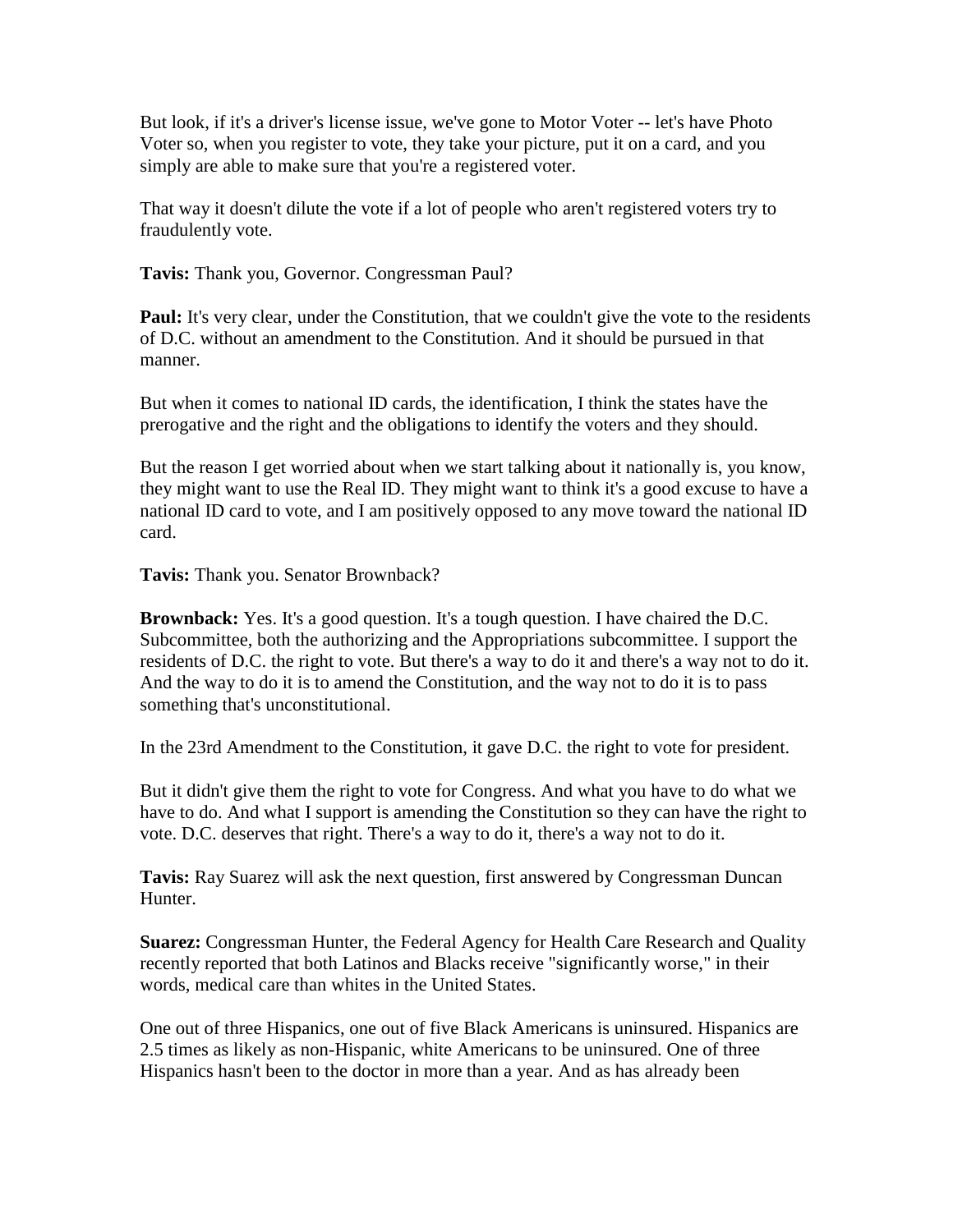mentioned, diabetes, asthma, hypertension are untreated or under-treated in communities across America.

What does your health care plan contain to address some of these disparities in access to care and access to quality health care?

**Hunter:** Well, Ray, the first thing I'd say is I can't -- as a guy who practiced law in the barrio and took lots of cases that anybody who couldn't pay didn't have to pay, as people came into my office, down there in the barrio in the waterfront in San Diego, I didn't separate them out. So I'm not going to separate them out now. And I'm going to talk about how I think we can have affordable health care.

The first thing you've got to have is the ability to buy your health care insurance across state lines. And right now, nobody in the United States can do that.

And that means that the same policy that costs 70 bucks a month in Long Beach, California, costs \$343 a month in New Jersey, but the New Jersey policyholder can't change policies and buy the policy in California. So we've got to change that.

Secondly, I think we bring back the family doctor. And I think one way you bring back the family doctor is by taking away massive malpractice burdens, these massive insurance premiums that we place on people.

And finally -- finally, Ray, let's try a little freedom. How about if we said in the tax code that if a doc will be a family doc, in the barrio, in the community, and he will do office visits for 30 bucks or 40 bucks a visit, he doesn't have to pay taxes on that, he doesn't have to have three accountants, he doesn't have to do all those things?

**Tavis:** Congressman Hunter, thank you.

**Hunter:** Bring back the family doctor.

**Tavis:** Thank you. Ambassador Keyes?

**Keyes:** I think two things are important, very briefly.

First, before I would think about bringing back the family doctor, particularly where the Black community is concerned, it might be helpful to bring back the family.

And that would mean that you are going to do what is necessary to support married couples, to encourage marriage, to encourage the rearing of children in the context of a two-parent household.

Not because one is disparaging one-parent households, but because the statistics show that people are more likely to sustain their education, to be in better health, both mentally and physically, if they are raised in that environment.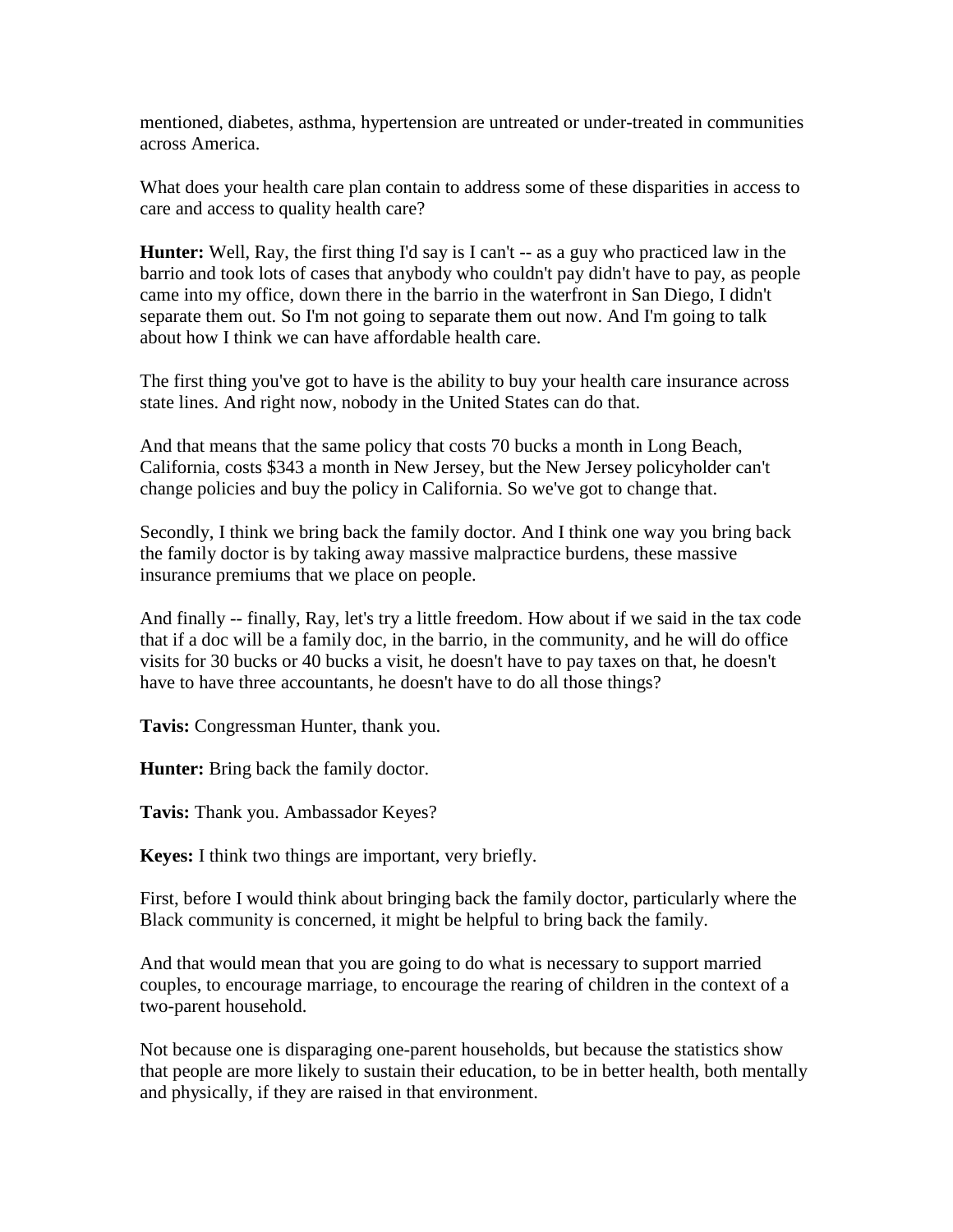That's step number one, and I think it's vitally important.

The second step is we all know that in America these days, your ability to have access to health care depends on -- what? -- primarily: your job and whether or not you're able to get that insurance at your job.

So the first thing we need to take care of is to make sure that in areas where Black folks and Hispanics and others are living, you are encouraging the kind of entrepreneurship that will create jobs in those areas...

**Tavis:** Congressman Keyes, thank you, sir.

**Keyes:** ... to give people that foundation of health care access.

**Tavis:** Governor Huckabee?

**Huckabee:** The first problem with our current health care system is that it's upside down. It focuses on intervention. We wait until people are catastrophically ill, and then we spend enormous amounts of money trying to fix them. We need to be putting the money on the preventive side. Prevention is a lot less expensive than is intervention.

The second thing, there has to be ownership of the individual consumer. As long as the government, the employer, as long as the doctor is in charge of your health care, and you have no idea what it costs, and you have no idea what they're doing, and you don't control it, we're never going to get the system fixed.

And the third thing that has to happen is that we have portable medical records so that your health care records go with you. They don't stay with your doctor. You shouldn't have to ask permission to see the records of your own body. Those are your own records. They don't belong to anybody else.

And the policies that we can put in place have to start with individuals buying in, not only on insurance, but buying in on health, their own personal, to start with.

**Tavis:** Thank you. Congressman Paul.

**Paul:** We've had managed care in this country since the early '70s, and it hasn't worked well. It's very, very expensive, and it's the fault that we changed our ERISA law and our tax laws that created this corporatism that runs medicine. Wall Street rakes off the profits. The patients are unhappy. The doctors are unhappy. And it's a monopoly now. Who lobbies us in Washington? The drug companies and the HMOs. They come.

And now what is the cry for? Socialized medicine. That's not the answer. We need to get the government out of the way. Inflation hits the middle class and the poor the most. Those are the people who are losing it. It's just not minorities, anybody poor, because inflation wipes out the middle class, and we have to deal with that.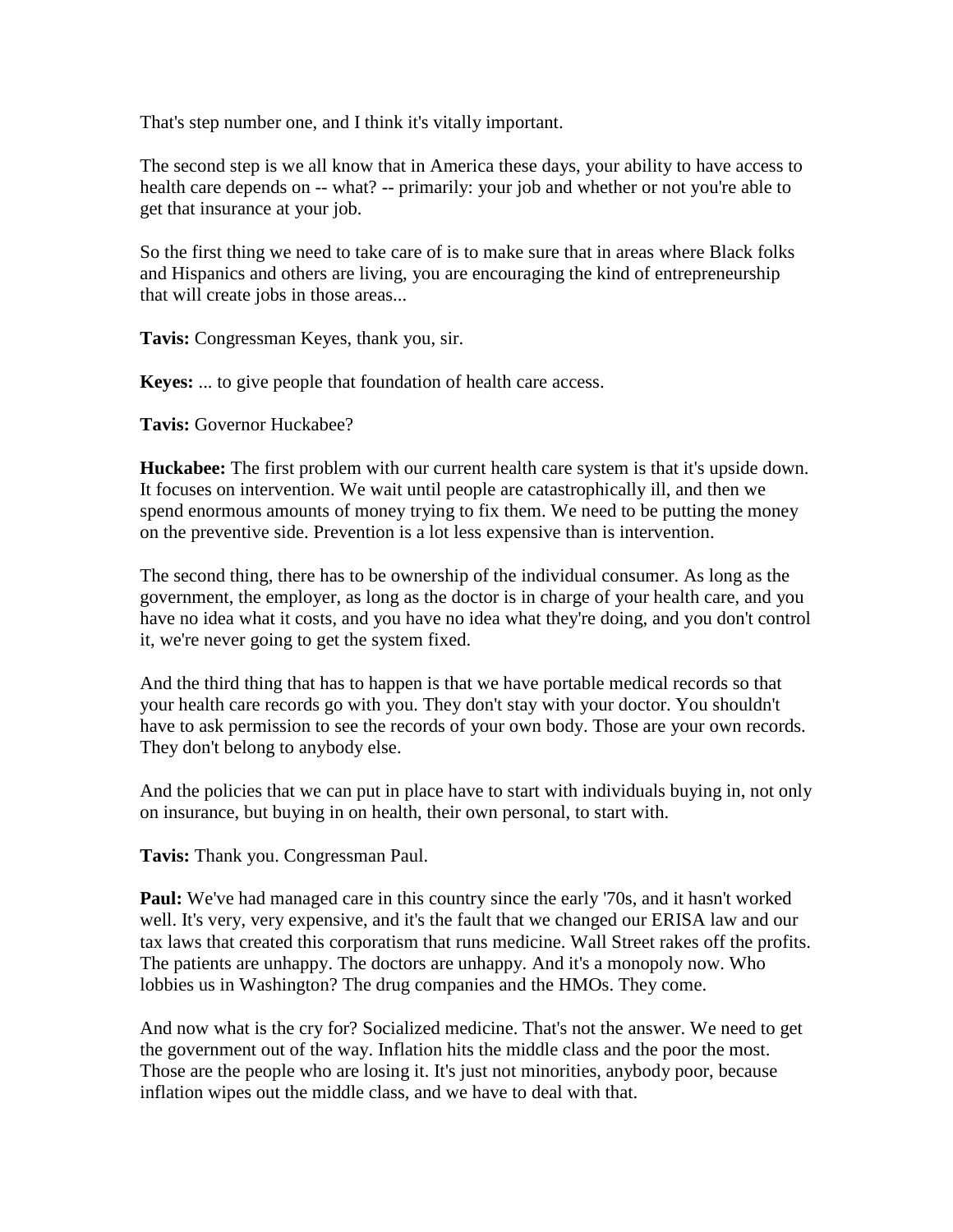If you have a product that's not dealt with by government, prices go down when you have modern technology. And medicine, with all this technology, prices still go up. But that's because the government is involved.

We don't have enough competition. There's a doctor monopoly out there. We need alternative health care freely available to the people. They ought to be able to make their own choices and not controlled by the FDA preventing them to use some of the medications.

**Tavis:** Congressman, thank you, sir. Senator Brownback?

**Brownback:** Ray, it's a serious question, it's an important one. I've been in my state and communities and in places experiencing what exactly what you're talking about. Not on a personal basis, but seen individuals that are having to go to a community health center at the last minute, after the disease has already really grown and pronounced itself and they hesitate because they don't have insurance coverage or they don't have the money to be able to do this.

This is a real problem. It's real people that are involved in this type of situation.

I think the question you have to ask is: Which is the best way to go, then?

Do you do it with more government or do you do it with more markets?

Because these are real people experiencing this. And I pick more markets and real markets with it. Because I have not seen, in this country, ever, when the government enters into something on a bigger basis, do we get higher quality service or more of it?

We don't. It doesn't work that way. So I really -- and one thing that hasn't been talked about up here is health savings accounts. We need to expand that so people can save money, tax-exempt, from their work, the employers putting that in so they can have some money for their health care coverage.

**Tavis:** Thank you, Senator Brownback. Congressman Tancredo?

**Tancredo:** The important thing, the most important thing to remember about your health care is it's your health care. You have a personal responsibility here, every single person does, to do everything they can to stay healthy.

Most of the things that happen to us are lifestyle problems, and, really, I mean, there are things that we do to ourselves that cause us to then have to access the health care industry.

We have to first look to ourselves, individually. Again, it's kind of a scary thing again to say, but, you know, individual responsibility does work, also in health care.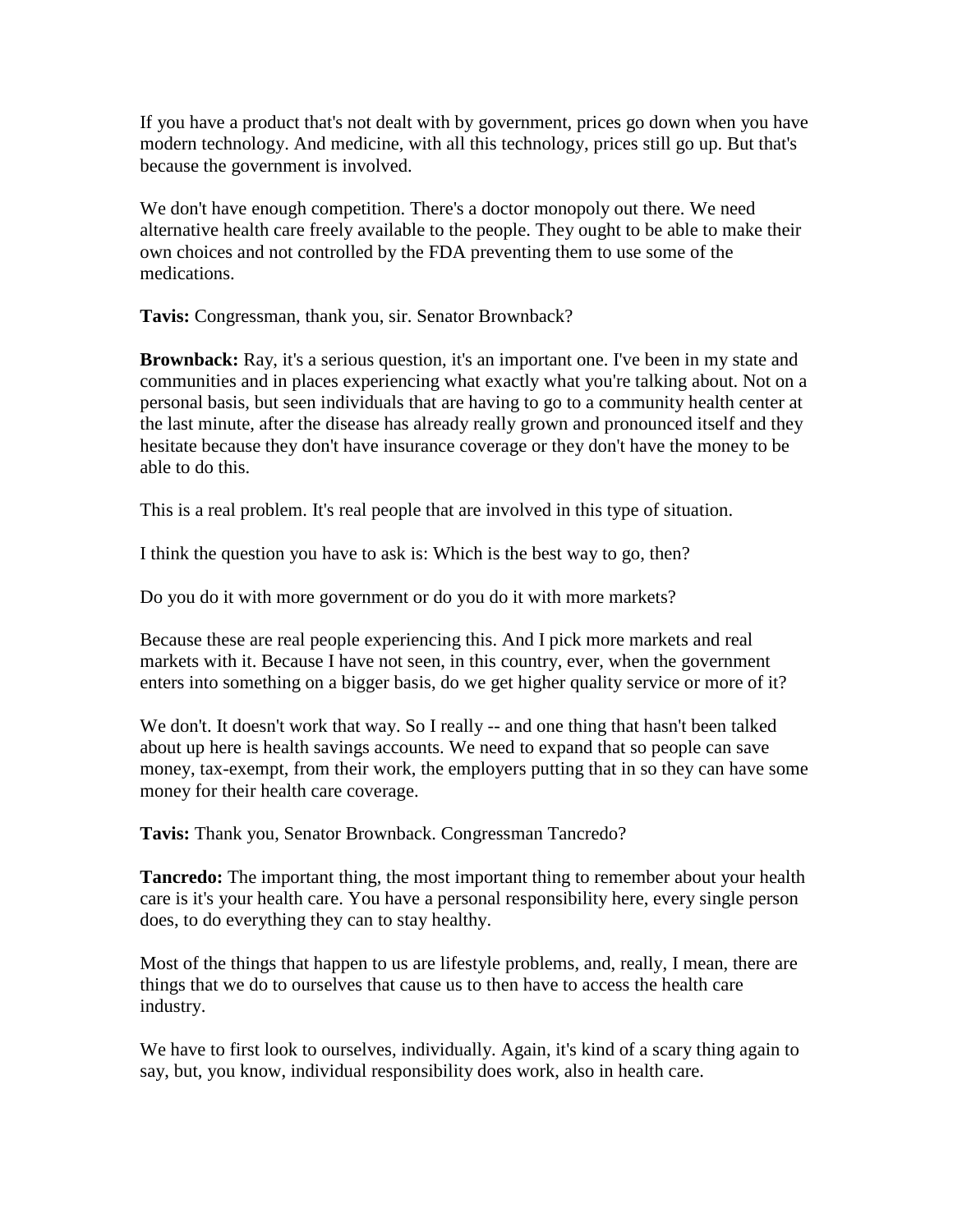And, yes, I believe, by the way, in the expansion of health savings accounts because it does put you in the connection -- it's you and you're the consumer and the doctor, and there's nobody in between, and that's good.

Also believe, by the way, that you should be able to get your drugs from any place that, in fact, it's cheaper to get drugs. If it's cheaper to get drugs in Canada, get drugs from Canada -- it's OK with me. We shouldn't be blocking that.

Again, individual freedom -- expand individual freedom and take some individual responsibility for your own health care.

**Tavis:** Thank you very much.

Next question asked by Juan Williams, first answered by Ambassador Alan Keyes.

**Williams:** Ambassador Keyes, I think you're familiar with the fact that America has a tradition of Black military heroes, going from Crispus Attucks in the Revolutionary War, to the Tuskegee Airmen in World War II, to General Colin Powell.

And tonight, Tavis, I'd just like to take a moment to acknowledge one of those heroes who's here with us in the audience. We have with us Vernice Armour. She's the first African American combat pilot in U.S. history -- I should say, first female African American combat pilot. And she served two tours of duty with distinction in Iraq.

Today we see a decline in Black and Latino enlistment because of one reason: the war in Iraq.

What do you say to the one-third of the nation that's minority and overwhelmingly opposed to the continuation of this war, even as the GOP in Congress continues to block attempts to set a deadline to end this war?

**Keyes:** I think the most important thing to remember is that our efforts in Iraq and elsewhere right now that followed in the wake of September 11 aren't an effort to defend Black people, white people, Jewish people, Christian people, et cetera.

They're an effort to defend the United States of America from a deep and terrible threat that came against us in disregard of the fundamental -- the fundamental moral principle that is supposed to govern all international affairs, all wars that are conducted by countries, and that is that you do not consciously target innocent human life.

My father was a soldier -- fought in Korea and Vietnam and World War II, did not stand in defense of this race or that, but stood in defense of the common principles of moral decency and justice that are derived from that premise that I talked about, that our rights come from God.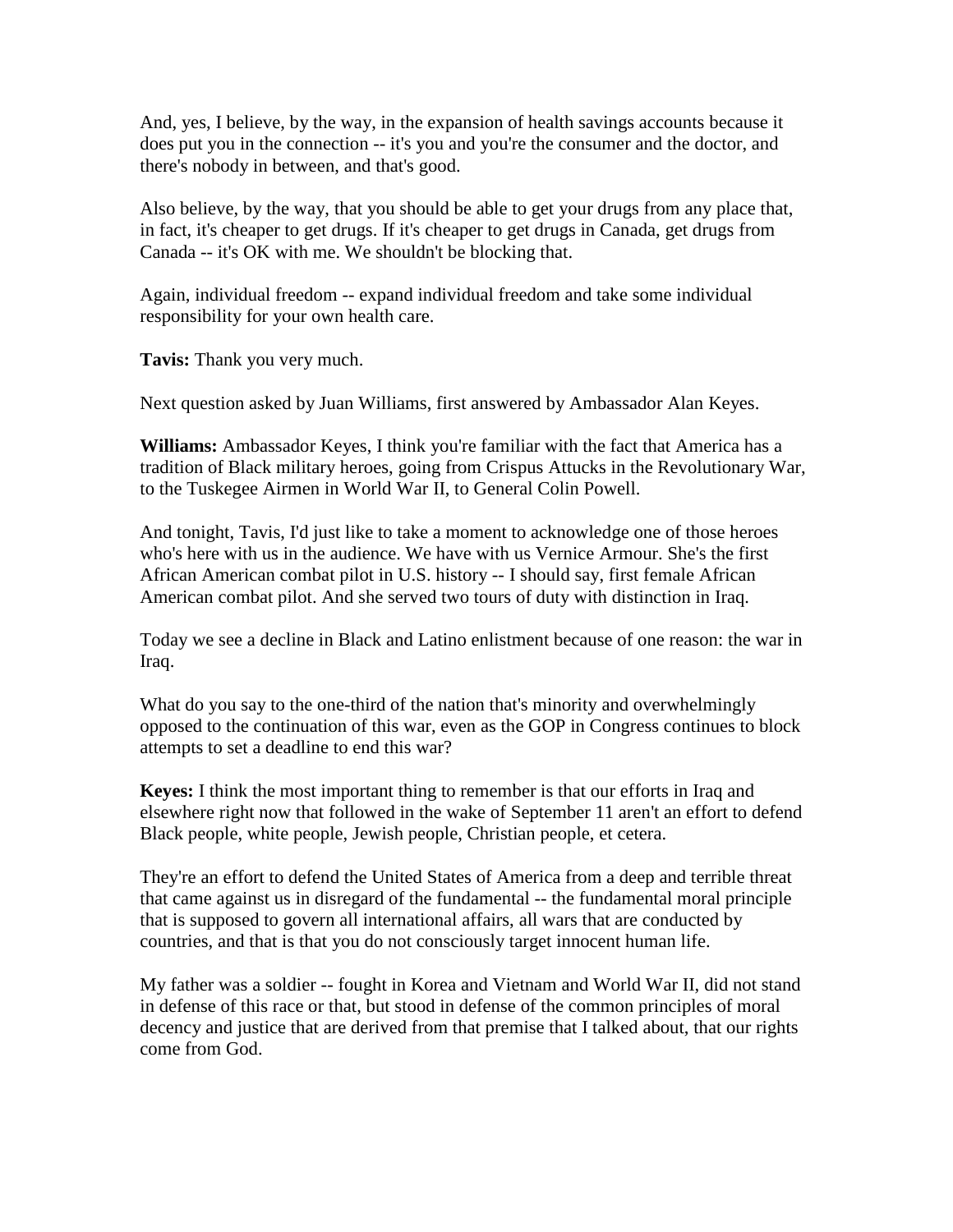I don't think it's hard to ask anybody in this country to stand in defense of those principles.

My one criticism? I think unfortunately, President G.W. Bush put a lot of emphasis on democracy for people in Iraq, when our real goal is security for people in America.

**Tavis:** Thank you, Ambassador. Governor Huckabee?

**Huckabee:** One of the tragedies is that our military veterans have kept their promises to us; we have not kept all of our promises to them.

Many of them have come back to be told to wait in line for their health care, to be told that mental health would be something that might be rationed out.

That's not acceptable. And, if I were president, I'd like to see us have a very plainly written, simple-to-understand veterans' bill of rights that would make sure that every single thing that these veterans have been promised is delivered. And it's delivered as the first fruits of the federal Treasury before anyone else gets their nose in the trough, the veterans get their benefits paid -- not on the basis of a limited budget, but on the basis of making sure that we keep promises to the people who have kept us free.

That, I believe, will help people want to be a part of the military.

**Tavis:** Thank you, Governor. Congressman Paul.

**Paul:** The most important promise we keep is the oath to obey the Constitution. We just shouldn't be going to all these wars.

We shouldn't have so many injured and in our hospitals because we shouldn't go to war unless it's declared.

If it's declared, we should go win it and get it over with. Now we're in this war for five years or so and nobody sees the end to this.

So, we went in under false pretense. There were no weapons of mass destruction. There are still -- there are still people who believe that Iraq had something to do with 9/11, yet 15 of the people were from Saudi Arabia.

We need to live up to our principles so there are less injured veterans, but when they come home we better jolly well take care of them, and we're not doing a very good job right now, because all the money's going overseas.

We're broke. We got to do something about it.

And we can't -- we can't perpetuate a welfare state and police an empire without going bankrupt.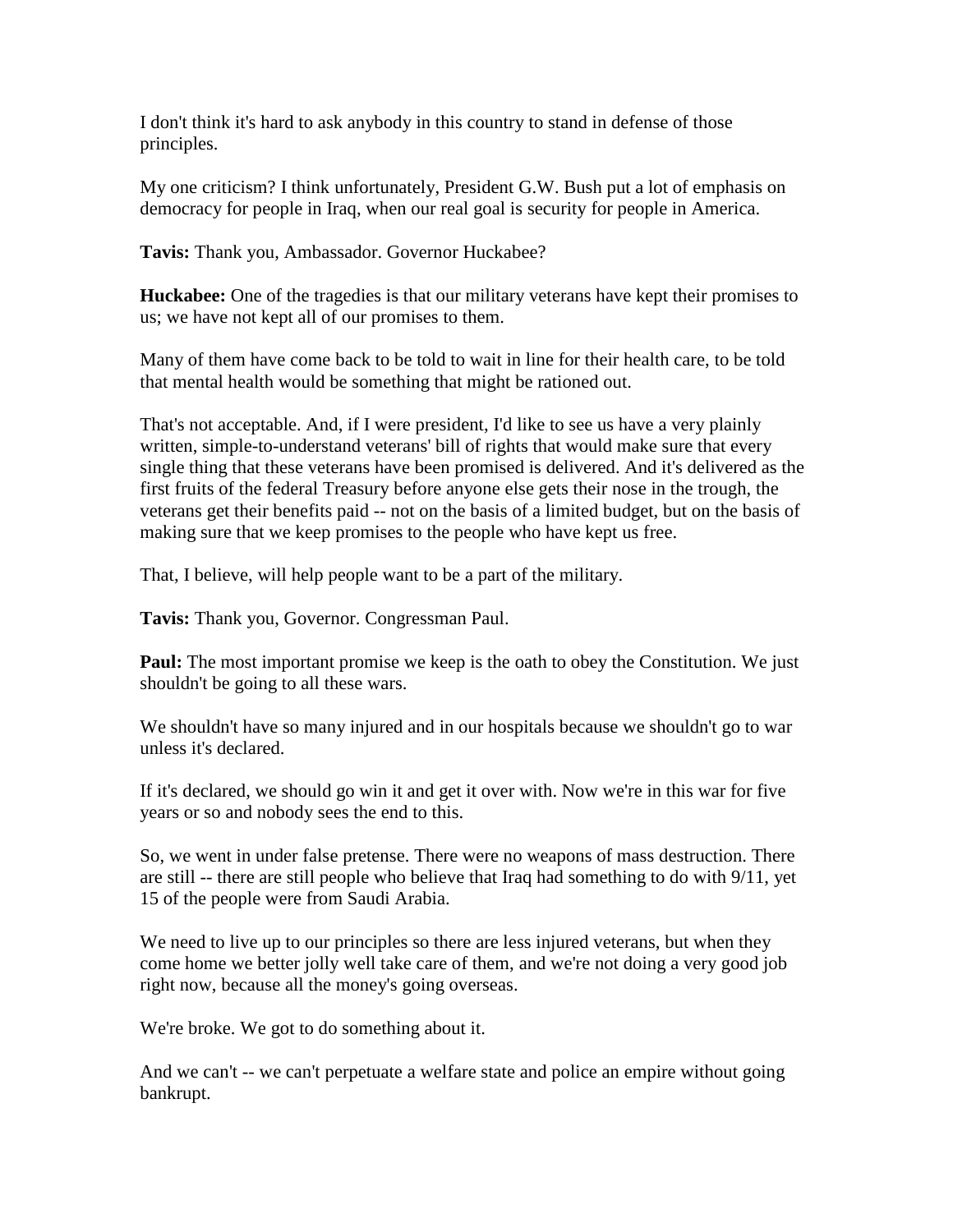**Tavis:** Congressman?

**Paul:** And we're nearly on the verge of that.

**Tavis:** Thank you, sir. Senator Brownback?

**Brownback:** One, I think it's clear what we need to do at this point in time, and I think we need to talk about at this point in time, where we are. We declared war. We voted in Congress to go to war, Republican and Democrats. People can say things weren't right, we shouldn't have done this, shouldn't have done that.

We are where we are today. The military, I believe, has done and is doing a superb job. We have had a terrible political answer on the ground in Iraq.

A terrible -- yesterday, in the Congress, a bipartisan political solution passed. It was the Biden-Brownback bill -- or, since I'm here, it was the Brownback-Biden bill.

It declares a three-state federalized solution to Iraq -- a Kurdish north, a Sunni west, a Shia south, with Baghdad as a federal city; weak federated government; most of the policies devolve down to the local units of government. Because Iraq is less a country than it is three groups of people. We need to recognize that. And we can move forward with that political solution...

**Tavis:** Senator.

**Brownback:** ... and pull our guys back.

**Tavis:** Thank you. Congressman Tancredo?

**Tancredo:** What's the constitutional responsibility of the Congress when it comes to war?

It is, one, declare it; two, fund it; or three, not fund it. That's it.

You know what, when you talk about, Juan, you talk about the number of bills that we have killed because of attempts to, sort of, end this thing?

Well, every one of them has inside of them all these provisions about how have to fight the war, how many people can be dispatched at any particular point in time and who they can fight.

I will tell you this, that the founders of this country knew very well that -- what would happen to us if we ended up with 535 generals in the Congress of the United States. And that is, you lose wars.

You need a commander in chief.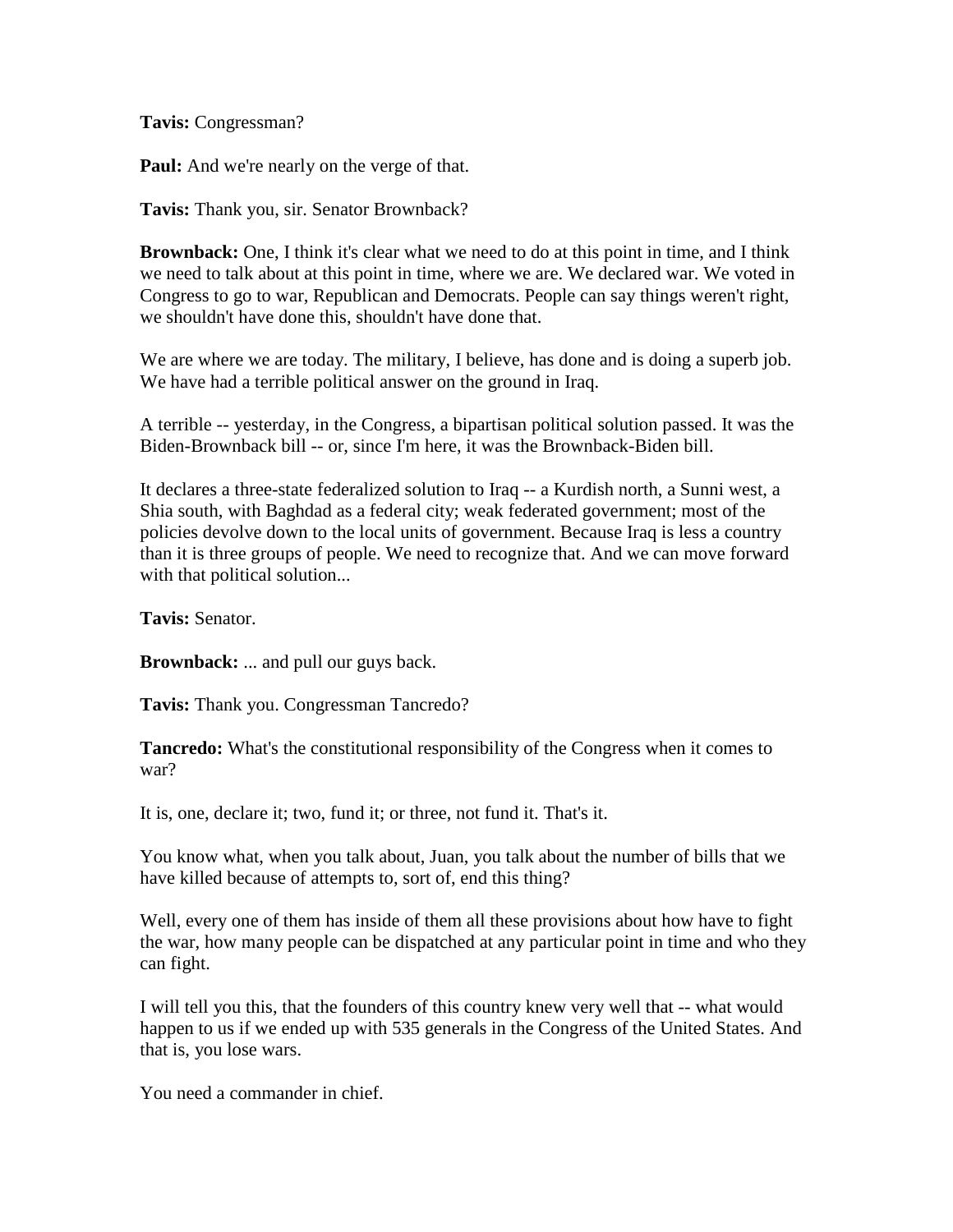And then the Congress has every right -- and you know what? It has every right to be involved in it. It has every right to talk about this and to condemn it if you don't agree with it.

But you know what? It ends up with this. If you don't want it, don't fund it. But you cannot micromanage it from the Congress of the United States.

**Tavis:** Congressman Hunter?

**Hunter:** Thank you, Tavis.

Vernice, thank you for your two tours in Iraq. And I want to say I've got a son who's done two tours as a Marine in Iraq.

He's getting to see a new country in Afghanistan right now. And who knows? You may be there shortly.

Thanks for your service to our country.

Ladies and gentlemen, we can leave Iraq, and under my leadership, we will leave Iraq in victory. And let me tell you what I would propose.

The key to handing off the security apparatus in Iraq, now that we've stood up a free government -- and it is a free government. It's stumbling along, it's inept, but it's a free government. The key to a security handoff is to have a reliable Iraqi army.

Right now, we've got 131 battalions in the Iraqi army. We've trained them and we've equipped them, and we are moving them into the battle.

And my recommendation to the president, the Joint Chiefs and General Petraeus is to make sure that every one of those 131 battalions gets at least a three- or four-month combat tour in a contentious area. When they are battle-hardened, we can rotate them into the battle zone, rotate our America's heavy forces, Marines and Army, and bring them home.

That's the right way to leave Iraq, in victory.

**Tavis:** Congressman Hunter, thank you.

We've covered a lot of ground tonight. We're starting to get a little tight on time now, just a few minutes left in this conversation.

I would like to then use the moderator's prerogative and privilege to ask you now if we can squeeze a couple more questions in, to cut your answers down to 30 seconds and see if we can't get a couple more questions in right quick.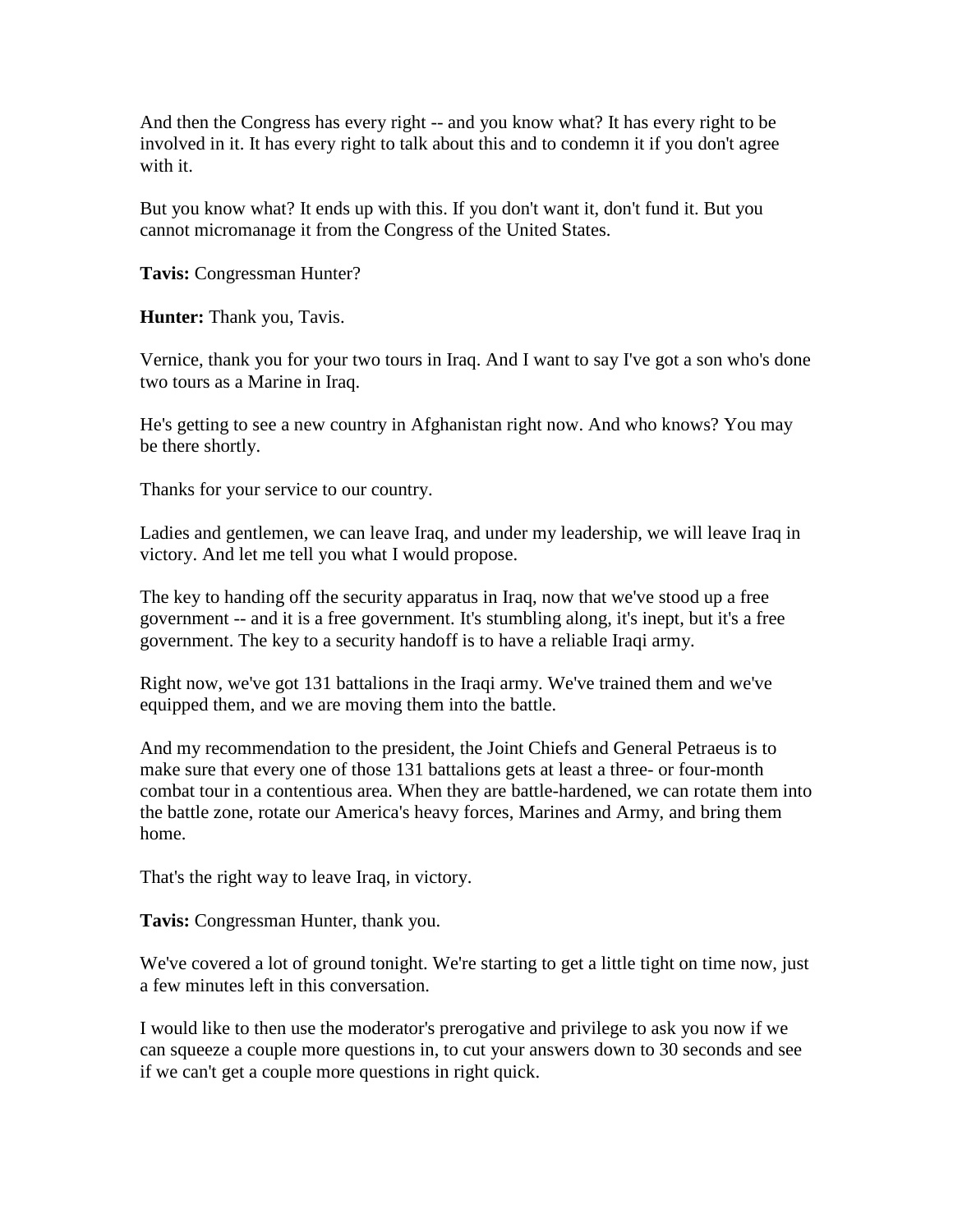Cynthia Tucker will ask next; answered first, 30 seconds, by Governor Huckabee.

**Tucker:** Governor, does the U.S. have a role to play in ending the genocide in Darfur? And, if so, what should that role be?

**Huckabee:** I think we have some role to play in it, but I guess what disturbs me even more, we have not even addressed the genocide that's going on and the infanticide in our own country with the slaughter of millions of unborn children.

And we also have extraordinary poverty in this country.

Yes, we ought to be involved. But you know something? There are a lot of people in America that don't think the only poverty is in Darfur -- understand there's poverty in the Delta.

There are people who don't have running water, people that don't have access to medical care and don't have a decent school to go to and you don't have to go halfway around the world to find it. We've got it right here in this country.

**Tavis:** Congressman Paul?

**Paul:** The U.S. government has no authority. There's no constitutional authority. There's no moral authority. There's plenty of moral authority and responsibility for individuals to participate. But every time we get involved, no matter where, for good intentions, believe me, we're getting involved in a civil war.

Even when you send food, it ends up in the hands of the military and they use it as weapons. So it's not well-intended. We should direct our attention only to national security and not get involved for these feel-good reasons of going overseas for the various reasons.

And this is the main reason why I think we ought to just come home from every place in the world and bring our troops home from Iraq.

**Tavis:** Senator Brownback?

**Brownback:** I know this won't be a crowd-pleaser, but I couldn't disagree more with that last answer.

We are the greatest nation on the face of the Earth, and we are ones that can stand up. And we need to stand up in the face of second genocide when we had declared years ago in Rwanda: Never again.

And what is happening? It is happening again. And it's not just the first genocide that's taken place in Sudan, it's the second. And I've been there.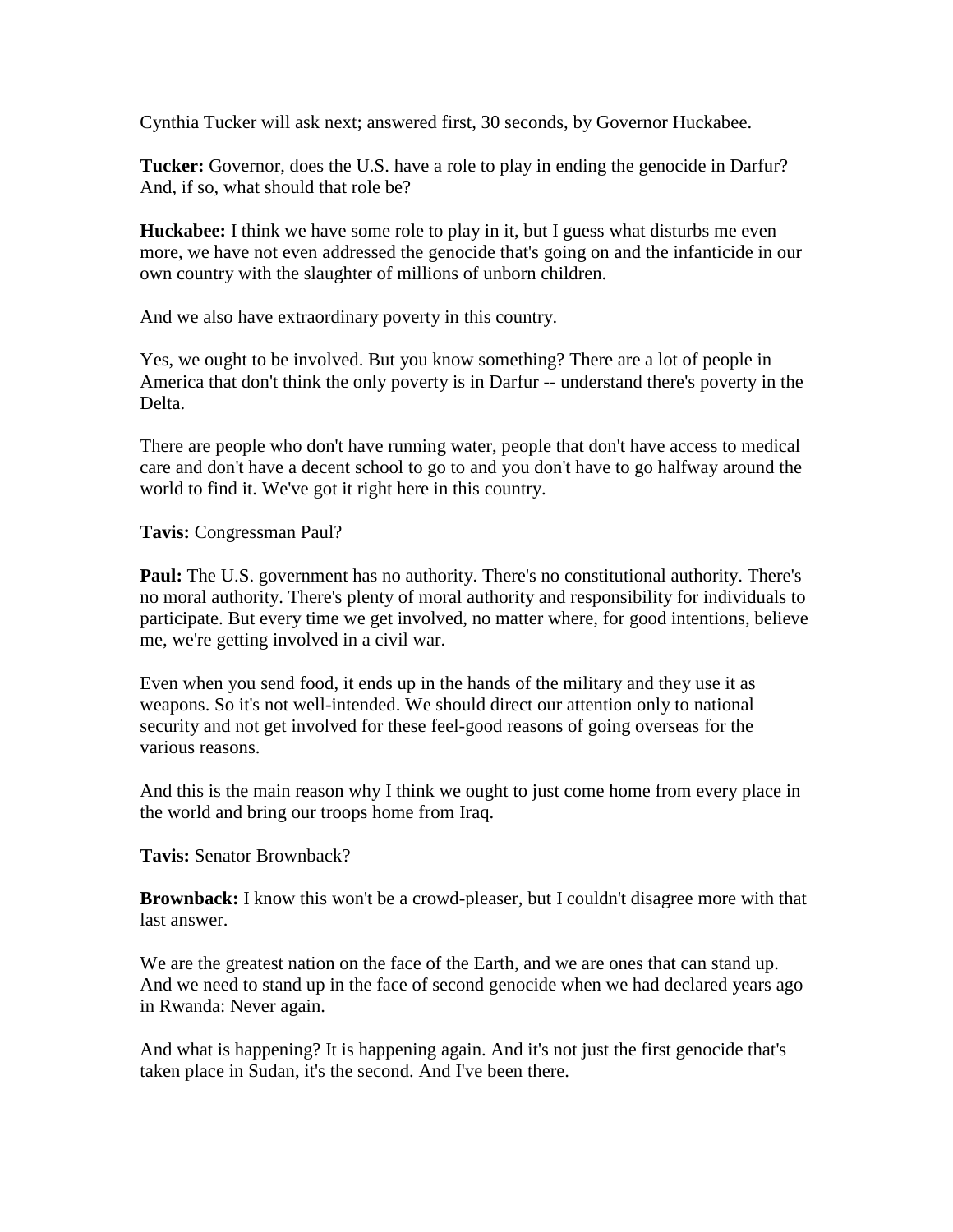We need to do divestiture campaigns here. We need to support the African Union troops there. We shouldn't put our own troops. We don't need to put our own troops.

**Tavis:** Thank you.

**Brownback:** We need to provide food and medicine as well.

**Tavis:** Senator, thank you very much. Congressman Tancredo?

**Tancredo:** First trip I ever took -- the very first trip I ever took as a congressman of the United States was to Sudan. I came back, worked two years to pass the Sudan Peace Act.

I believe we do have a moral responsibility to act. It is not to send troops, believe me. I do not believe we need boots on the ground in Sudan or in Darfur to deal with this issue.

But you know what we could do?

We could see whether the United Nations is worth its salt and force them into participating in this issue and getting that -- and in getting that solved.

**Tavis:** Congressman, thank you. Congressman Hunter?

**Hunter:** The outside troops, U.N. and African Union, are not getting the job done because they're garrisoned far away from the villages that get hammered by the Janjaweed.

By the time the damage has been done, the troops always get there late.

What we probably need to do is get a humanitarian corridor driven up through that vast country, where we have armed convoys, U.N. convoys or African Union convoys to get food and medicine to those people that need it most.

And lastly, teach those villages self-defense, because the troops aren't getting there in time.

**Tavis:** Ambassador Keyes?

**Keyes:** I have to say I'm appalled by the suggestion that we retreat into some kind of fortress America and forget who we are. We are a nation of nations, a people of many peoples. We are in touch with every people on the face of the Earth. If somebody is being hurt somewhere in the world, somebody in America grieves for them.

And I don't believe we can turn our backs on that universal significance, that universal mission.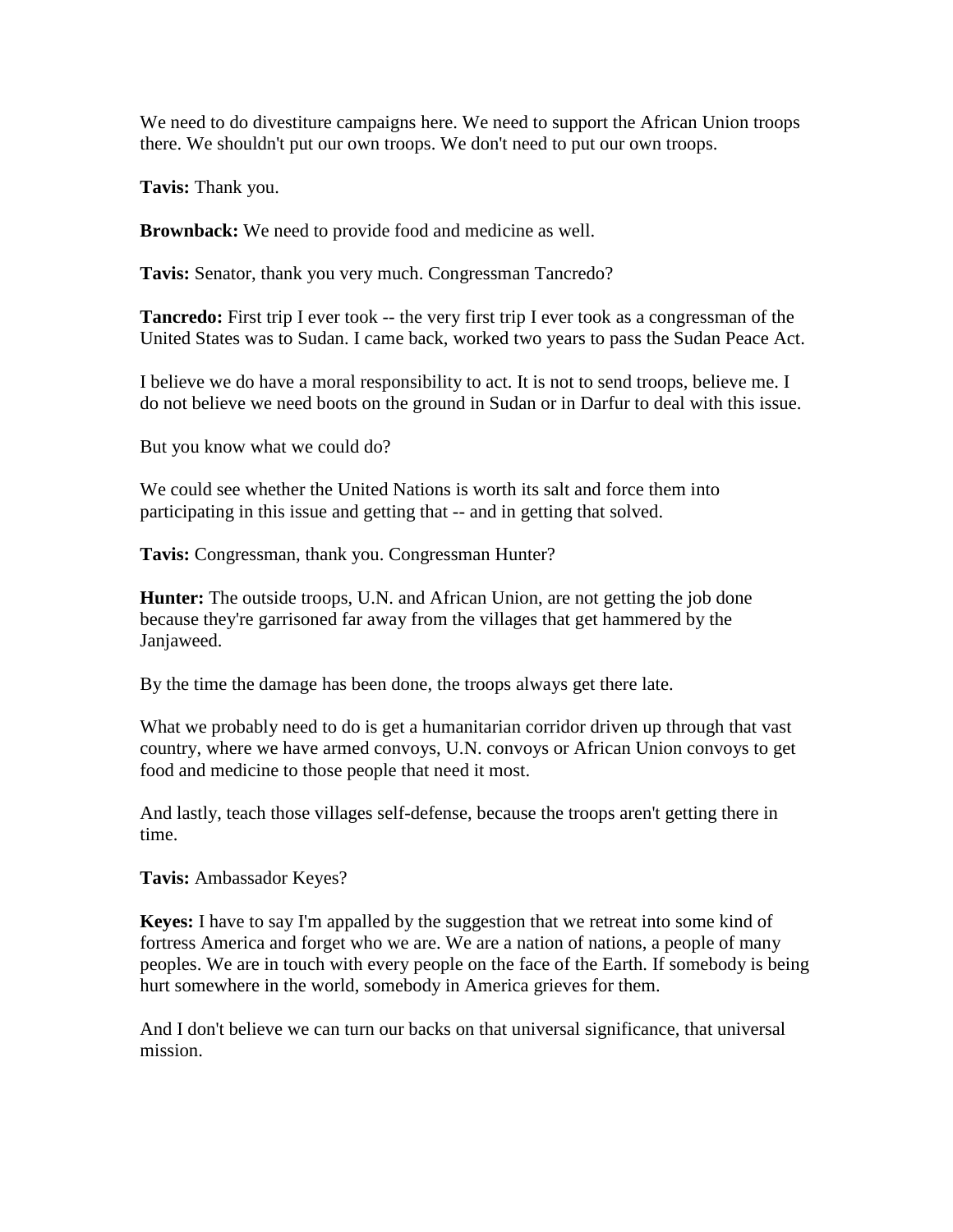I think a lot of suggestions made here in terms of how we get involved are good ones. We don't have to send troops, but we need to support and reinforce the sense of local, regional responsibility...

**Tavis:** Ambassador Keyes...

**Keyes:** ... for both humanitarian and military order in that region.

**Tavis:** Thank you, sir. Ray Suarez for Congressman Paul.

**Suarez:** Congressman Paul, support has gradually been slipping for the death penalty among all Americans. The Pew Forum on Religion and Public Life reports a large minority of whites still support capital punishment, while Blacks and Latinos do not.

Now, I know this is mostly a state function, but the president does appoint appellate judges, and of course, the highest appellate judges in the land, the Supreme Court justices, who often review death penalty cases.

Do you think the death penalty is carried out justly in the United States? And do you want to see it continued during your presidency?

**Tavis:** Thirty seconds, Congressman.

**Paul:** You know, over the years, I've held pretty rigid all my beliefs, but I've changed my opinion about the death penalty. For federal purposes, I no longer believe in the death penalty. I believe it has been issued unjustly. If you're rich, you get away with it; if you're poor and you're from the inner city, you're more likely to be prosecuted and convicted.

Today, with the DNA evidence, there have been too many mistakes. So I am now opposed to the federal death penalty.

**Tavis:** Thank you, Congressman. Senator Brownback?

**Brownback:** We need a culture of life in the United States, a culture that recognizes every life at every stage. It's beautiful, it's unique, it's a child of a loving God, period.

I have difficulty with the death penalty. This is an individual, though, in that case, that has committed a heinous crime. I think we should limit the death penalty to cases only where we cannot protect the society from the individual, such as when Osama bin Laden is caught.

We need to be able to use it then.

But we should use this very limited and only in that circumstance, in order to talk and to teach a culture of life in America.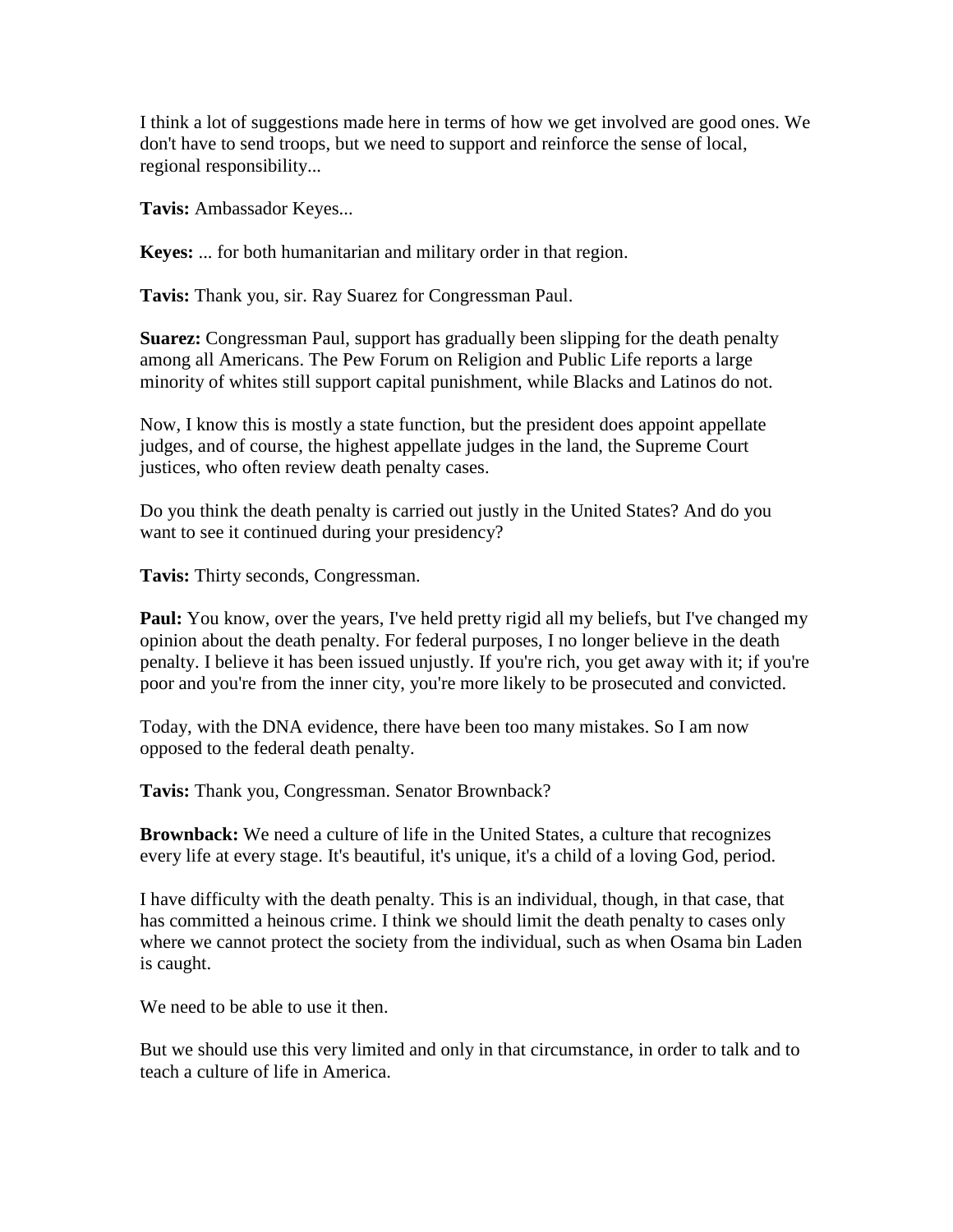**Tavis:** Senator Brownback, thank you. Congressman Tancredo?

**Tancredo:** It is, in fact, a state issue, almost entirely. The restrictions that we talked about with regard to the federal government and whether or not we should have a death penalty, I will tell you, I would absolutely support the continuation of a death penalty, especially for crimes like treason.

I mean, we really have to consider the possibility that there is an appropriate penalty for a crime of that nature. It is the death penalty.

**Tavis:** Congressman Hunter?

**Hunter:** I think there is a need for the death penalty. And it's called deterrence. And that means that, when that Charles Manson is getting rid to pull the trigger on an innocent American, just maybe the idea passes through his mind that he, himself, is going to lose his life.

Now, that might only deter five percent, 10 percent, 15 percent, 20 percent. It does deter some people. And for that reason, the death penalty, dealing with some very rough, very ruthless people, is necessary.

**Tavis:** Ambassador Keyes?

**Keyes:** I support the death penalty. I think it has a basis in universal justice that isn't just about deterrence and all that, it's about respect for life. It's about making sure that we don't send the signal, especially where Black killers are concerned, because we do understand, don't we, that they mostly kill Black folks.

And I wouldn't want to send the message that when you kill another Black human being, we somehow don't take that seriously. We'll cheapen the significance of that by not applying the understanding that when you cold-bloodedly and calculatively take another human life, more has (inaudible) you than more than all can take.

We can only dispatch you to the ruler of us all so that he may ultimately judge you for your misdeeds.

**Tavis:** Governor Huckabee?

**Huckabee:** I probably dislike the death penalty more than anybody on this stage, but for a very different reason. I've actually had to carry it out, more than any governor in my state's history. I had to carry out the death penalty because that was my job.

I did it because I believed, after reading every page of every transcript and everything in that file, it was the only conclusion we could come to. But I didn't enjoy it.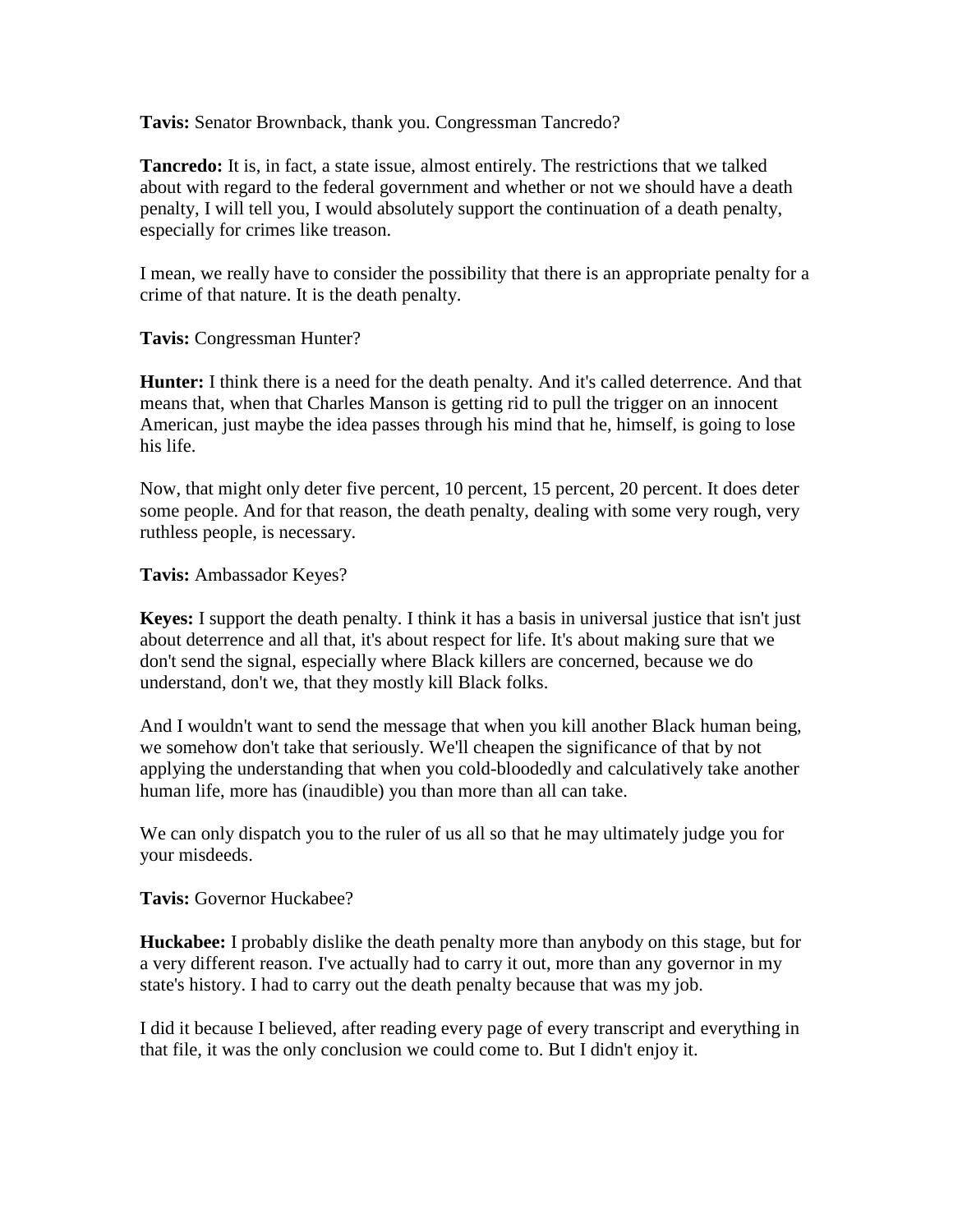And God help the American who somehow has this cavalier attitude about the death penalty and says they support it and they can do it. Let me tell you something from the person whose name had to be put on the document that started the process: It's a necessary part of our criminal justice system for those crimes for which there is no other alternative.

But God help the person who ever does it without a conscience and feels the pain of it.

**Tavis:** We know, given the time, we're not going to get everybody in on this, but, Juan, last question right quick?

**Williams:** Certainly.

The Supreme Court, gentlemen, recently ruled that even voluntary integration in America's public schools is unconstitutional and illegal. That comes even as two-thirds of Black and Latino students go to schools that are so-called minority majority and disproportionately poor.

We all know of a tremendous achievement gap between Black and white students in America.

Is the Supreme Court right to say that school integration is no longer key to the promise of equal educational opportunity for all?

**Tavis:** Senator Brownback, you'll start with that?

**Brownback:** I live in the town of Topeka, Kansas. Brown v. Board of Education was decided in my hometown.

I believe we still need integration taking place in the schools, and I think it's an important thing. I think we need to do it on a voluntary and incentivized basis as much as we possibly can, but it is important for us to maintain it as a goal and objective of this country.

**Tavis:** Congressman Tancredo?

**Tancredo:** I think it's a racist thing to say, to even suggest that the only way that a Black child can learn is sitting next to a white child or any other kind of child.

It can happen. We can teach children of all colors and we've proved it. We can do it by giving choice -- choice to parents, choice to pick from a wide array of educational opportunities, and then kids go to those schools. They're all over the country now. There are charter schools and voucher systems. That's what will give that integration -- make it a natural phenomena and it will make kids much, much better in terms of their ability to succeed.